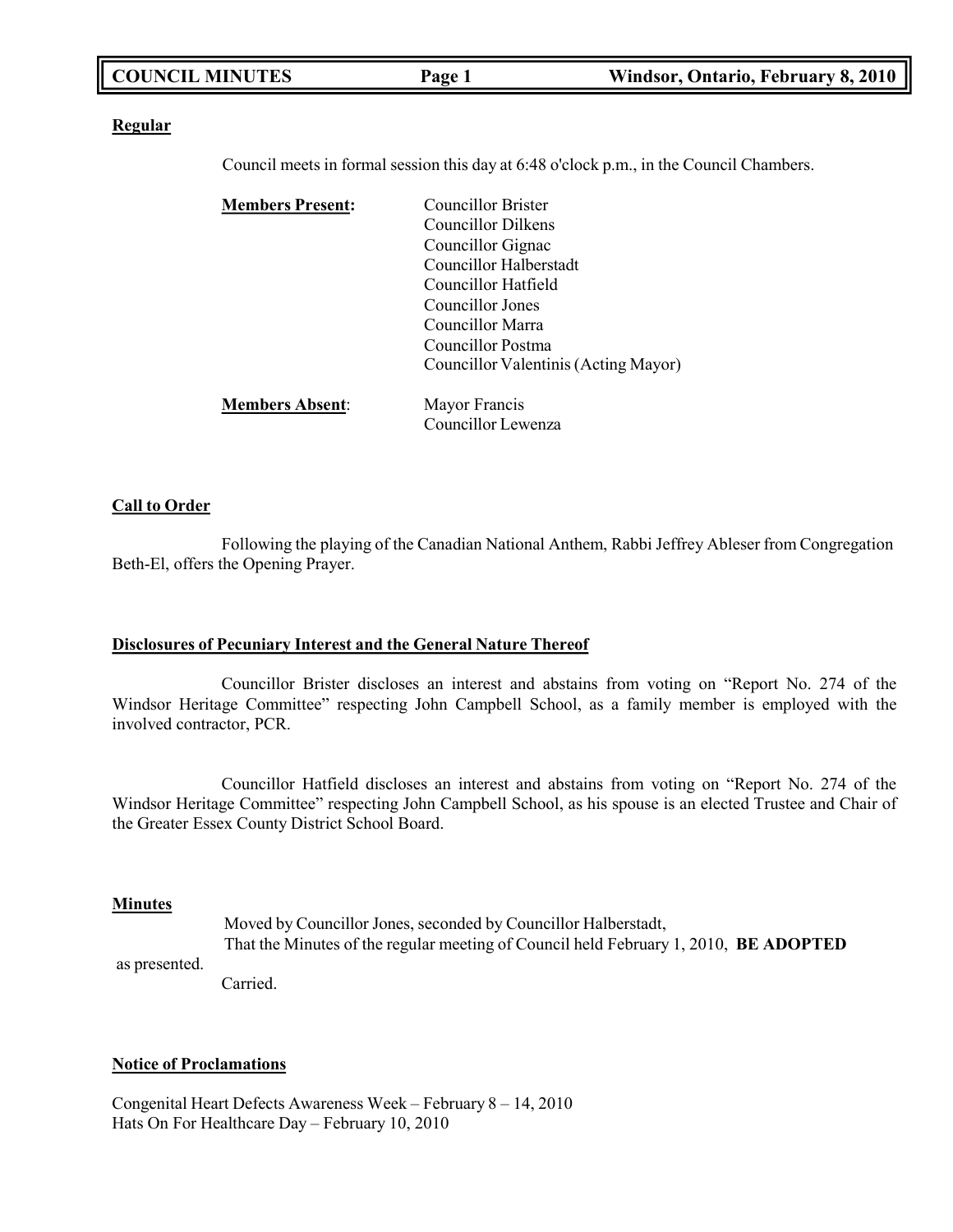# **COUNCIL MINUTES Page 2 February 8, 2010**

#### **Committee of the Whole**

Moved by Councillor Marra, seconded by Councillor Postma,

That Council do now rise and move into Committee of the Whole with the Acting Mayor presiding for the purpose of dealing with:

- (a) communication items;
- (b) consent agenda;
- (c) hearing requests for deferrals or referrals of any items of business;
- (d) hearing presentations and delegations;
- (e) consideration of business items;
- (f) consideration of Committee reports:
	- (i) **Report of Special In-Camera Meeting or other Committee as may be held prior to Council** (if scheduled); and
	- (ii)**Report No. 274 of the Windsor Heritage Committee** of its meeting held January 13, 2010; and
	- (iii) **Report No. 275 of the Windsor Heritage Committee** of its meeting held January 13, 2010; and
	- (iv)**Report No. 26 of the International Relations Committee** of its meeting held January 27, 2010;
- (g) consideration of by-laws 22-2010, 23-2010 and 27-2010.

Carried.

## **Communications**

Moved by Councillor Hatfield, seconded by Councillor Brister,

**M50–2010** That the following Communication Items 1, 3, 4, 6 to 10, 12 to 14, and 16 to 22 inclusive, as set forth in the Council Agenda **BE REFERRED** as noted except Communication Nos. 5, 11 and 15, which are dealt with at the request for deferrals stage, and Communication No. 2 which is dealt with as follows:

### **Communication No. 2:**

Moved by Councillor Hatfield, seconded by Councillor Jones,

**M51-2010** That the correspondence from the Association of Municipalities of Ontario (AMO) dated February 2, 2010 entitled "Propelling Economic Prosperity – AMO Makes its 2010 Pre-Budget Submission" **BE RECEIVED**, and further, that Administration **BE DIRECTED** to forward a letter to the Minister of Finance asking for consideration regarding the upcoming HST, which will affect municipal facilities that currently charge user fees with GST charged on top of those fees, and suggest that HST should not be charged on top of the GST for these services, and that AMO **BE REQUESTED** to forward this request to all other municipalities for consideration, and that the local MPPs also **BE REQUESTED** to reconsider this item, to delete the HST charge on any service fees charged by a municipality at a municipally owned, not for profit municipal recreational centre. Carried.

| <b>Item</b> | From                                               | <b>Description</b>                                                                                                                                                                              |
|-------------|----------------------------------------------------|-------------------------------------------------------------------------------------------------------------------------------------------------------------------------------------------------|
|             | Ministry of Training,<br>Colleges and Universities | Transformation of Employment Ontario (EO) and the Introduction of the<br>New Employment Service Model<br><b>Community Development &amp; Health Commissioner</b><br>Note & File<br><b>SS2010</b> |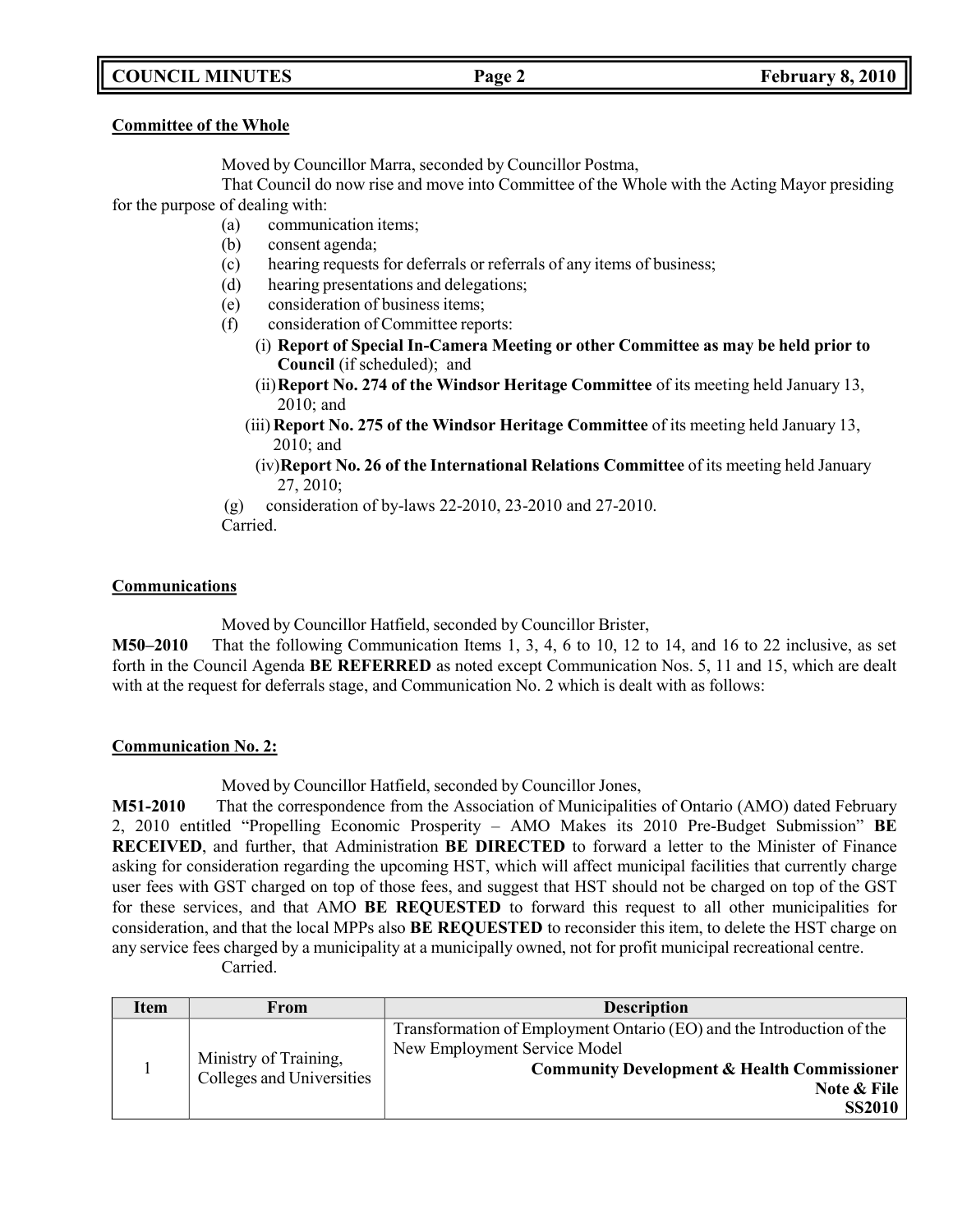# **COUNCIL MINUTES Page 3 February 8, 2010**

|                  |                                                          | "Propelling Economic Prosperity" - AMO Makes Its Pre-Budget                                                                                                                                                                                                                     |
|------------------|----------------------------------------------------------|---------------------------------------------------------------------------------------------------------------------------------------------------------------------------------------------------------------------------------------------------------------------------------|
| $\overline{2}$   | Association of<br>Municipalities of Ontario<br>(AMO)     | Submission<br><b>Chief Administrative Officer</b><br><b>Chief Financial Officer &amp; City Treasurer</b><br><b>Community Development &amp; Health Commissioner</b><br><b>City Engineer</b><br><b>City Solicitor</b><br><b>City Clerk</b><br>Note & File                         |
| 3                | Association of<br>Municipalities of Ontario<br>(AMO)     | <b>MMA2010</b><br>Association of Municipalities of Ontario, Regional Public Works<br>Commissioners of Ontario and Municipal Waste Association Comments<br>on EBR #010-8164<br><b>City Engineer</b><br><b>Manager of Environmental Services</b><br>Note & File<br><b>MMA2010</b> |
| 4                | <b>Essex Region</b><br><b>Conservation Authority</b>     | Richard Wyma New ERCA GM<br>Note & File<br><b>GCE2010</b>                                                                                                                                                                                                                       |
| 5                | Chief of Staff, Office of<br>the Mayor                   | Odette Roundtable 2010 Conference - University of Windsor<br><b>COUNCIL DIRECTION REQUESTED</b><br><b>ACOC2010</b>                                                                                                                                                              |
| 6                | Supervisor of<br><b>Development Application</b><br>Teams | Application of Entertaining Assets Inc. for Site Plan Approval to permit a<br>16 unit residential / commercial laundromat located at 747-757 Ouellette<br>Ave.<br>Note & File<br>ZS/10575                                                                                       |
| 7                | Manager of Development                                   | Application of Hebert Studio Limited for zoning amendment to permit<br>commercial and residential on 1 <sup>st</sup> floor, with residential above for lands<br>located at 1284-1298 Ottawa St.<br>Note & File<br>ZB/10577                                                      |
| 8                | Office of the Chief<br>Administrative Officer            | Response to CQ59-2009<br>Note & File<br>EI/10515                                                                                                                                                                                                                                |
| $\boldsymbol{9}$ | Chief Financial Officer &<br><b>City Treasurer</b>       | Termination of Downtown Video Surveillance Program<br>Note & File<br>MI/9050                                                                                                                                                                                                    |
| 10               | Chief Financial Officer &<br><b>City Treasurer</b>       | Tangible Capital Asset Project Update<br>Note & File<br>AF/9642                                                                                                                                                                                                                 |
| 11               | City Clerk                                               | Response to CQ#37-2009<br>Note & File<br>AS2010                                                                                                                                                                                                                                 |
| 12               | City Engineer                                            | Recent ISF Tenders - Update<br>Note & File<br><b>SW2010</b>                                                                                                                                                                                                                     |
| 13               | City Solicitor                                           | Chemical, Biological, Radiological, Nuclear, and Explosives Research<br>and Technology Initiative (CRTI) Project<br>Note & File<br>GPG/9573                                                                                                                                     |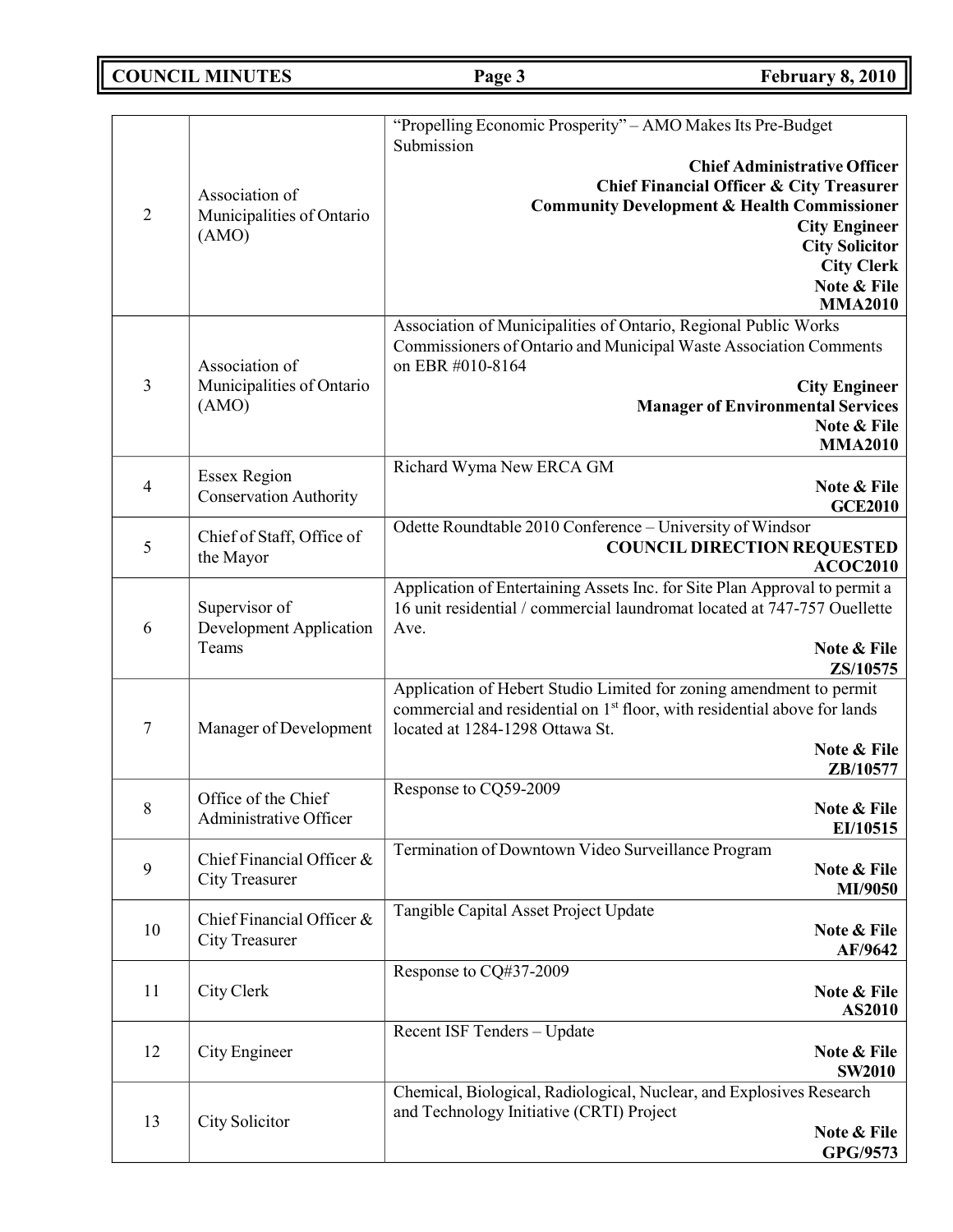**COUNCIL MINUTES Page 4 February 8, 2010**

|    |                                             | Update on Bill 150 - The Green Energy and Green Economy Act, 2009                                                                      |
|----|---------------------------------------------|----------------------------------------------------------------------------------------------------------------------------------------|
| 14 | City Solicitor                              | Note & File<br>EI2010                                                                                                                  |
|    |                                             | Response to CQ107-2009 - 3945 Matchette Rd. (CLERK'S NOTE: See                                                                         |
| 15 |                                             | <b>Deferral Request)</b>                                                                                                               |
|    | City Solicitor                              | Note & File                                                                                                                            |
|    |                                             | ZS/10093                                                                                                                               |
|    | <b>Community Development</b>                | City of Windsor Lancaster Bomber FM 212 Progress Report #5                                                                             |
| 16 | & Health Commissioner                       | Note & File<br><b>APR/1699</b>                                                                                                         |
|    |                                             | Minutes of meeting held January 12, 2010 (previously distributed for                                                                   |
|    | <b>Windsor Bicycling</b>                    | members of Council only) (copy available upon request)                                                                                 |
| 17 | Committee                                   | Note & File                                                                                                                            |
|    |                                             | <b>MB2010</b>                                                                                                                          |
|    |                                             | Minutes of meeting held January 20, 2010 ( <i>previously distributed</i> for                                                           |
| 18 | <b>Small Business Advisory</b>              | members of Council only) (copy available upon request)                                                                                 |
|    | Panel                                       | Note & File                                                                                                                            |
|    |                                             | <b>MB2010</b>                                                                                                                          |
|    | Museum Advisory<br>Committee                | Minutes of meeting held January 20, 2010 ( <i>previously distributed</i> for<br>members of Council only) (copy available upon request) |
| 19 |                                             | Note & File                                                                                                                            |
|    |                                             | <b>MB2010</b>                                                                                                                          |
|    |                                             | Minutes of meeting held January 22, 2010 ( <i>previously distributed</i> for                                                           |
| 20 | Town and Gown                               | members of Council only) (copy available upon request)                                                                                 |
|    | Committee                                   | Note & File                                                                                                                            |
|    |                                             | <b>MB2010</b>                                                                                                                          |
|    |                                             | Minutes of meeting held January 14, 2010 ( <i>previously distributed</i> for                                                           |
| 21 | Diversity Committee                         | members of Council only) (copy available upon request)<br>Note & File                                                                  |
|    |                                             | <b>MB2010</b>                                                                                                                          |
|    |                                             | Minutes of meeting held January 27, 2010 (previously distributed for                                                                   |
|    | <b>International Relations</b><br>Committee | members of Council only) (copy available upon request)                                                                                 |
| 22 |                                             | Note & File                                                                                                                            |
|    |                                             | <b>MB2010</b>                                                                                                                          |

Carried.

### **Consent Agenda**

Moved by Councillor Dilkens, seconded by Councillor Gignac,

That the following Consent Agenda and the recommendations contained in the administrative reports **BE APPROVED** as amended:

Item 4 Application to close part of the north/south alley west of Malden Road, northerly from Marietta Avenue Item 5 Data Sharing Agreement with FindHelp Information Services Item 11 Building Condition Assessment – 350 City Hall Square West

Carried.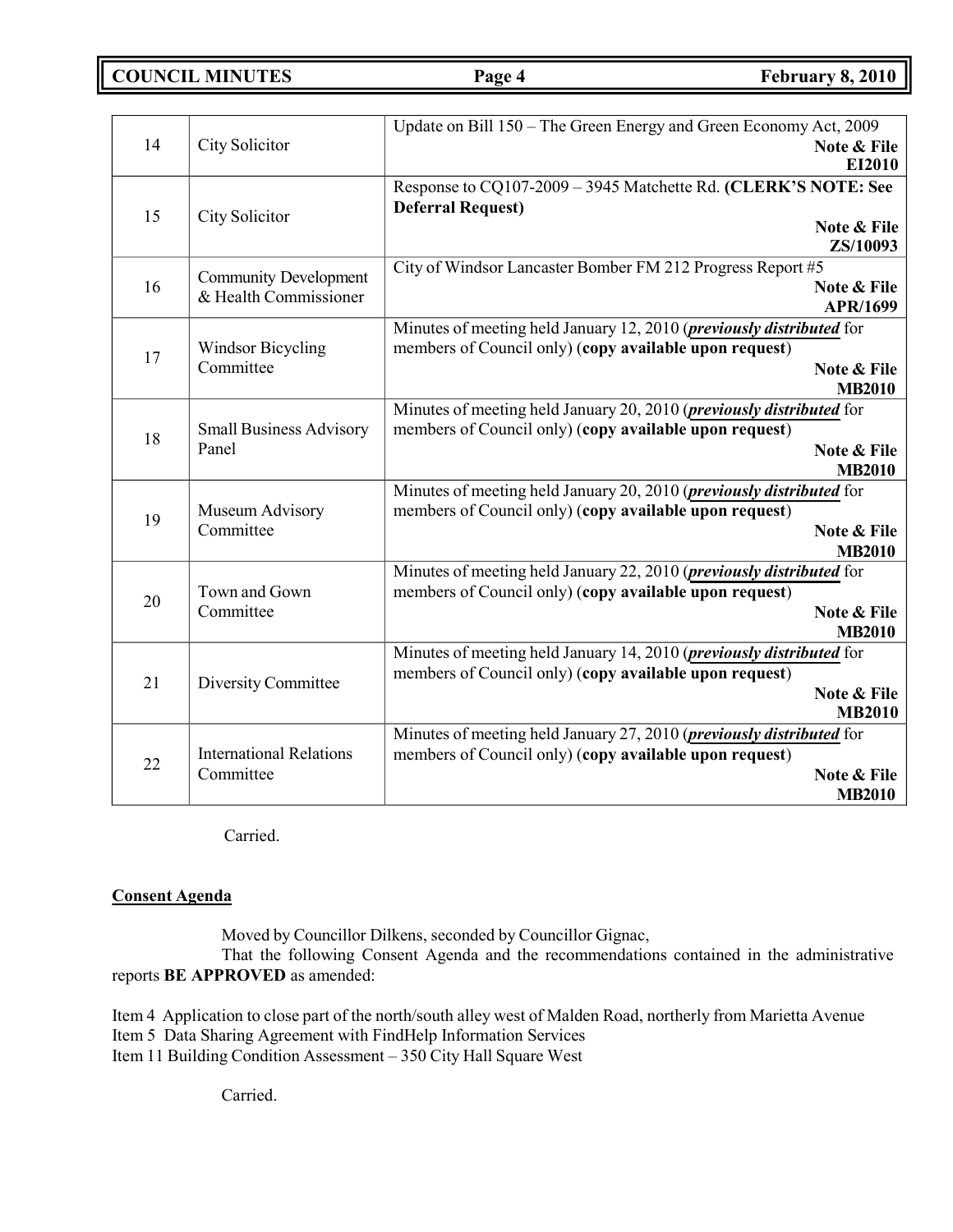|  | <b>COUNCIL MINUTES</b> |
|--|------------------------|
|--|------------------------|

#### **Deferrals and/or Referrals and Withdrawals**

### **PAC 1 Official Plan Review Report #23 (Overview of the Land Needs Analysis Report) and Official Plan Review Report #24 (Overview of the Commercial Land Use Policy Report)**

-at the request of Administration, this matter is being deferred a minimum of 3 weeks, to allow for the consultant to be in attendance, and that once the consultant has been confirmed, that this matter be dealt with peremptory.

#### **Dean Clevett, representing the Windsor-Essex Regional Chamber of Commerce**

Dean Clevett, representing the Windsor-Essex Regional Chamber of Commerce, appears before Council to speak in support of the request of Administration to defer the Planning Advisory Committee Report respecting "Official Plan Review Report #23 (Overview of the Land Needs Analysis Report) and Official Plan Review Report #24 (Overview of the Commercial Land Use Policy Report)", to allow for the Consultant to be in attendance, and concludes by asking that the Chamber of Commerce be notified when this matter is scheduled to reappear at Council.

#### **Chris Edwards, Executive Director, Downtown Windsor Business Improvement Association**

Chris Edwards, Executive Director, Downtown Windsor Business Improvement Association, appears before Council to speak in support of the request of Administration to defer the Planning Advisory Committee Report respecting "Official Plan Review Report #23 (Overview of the Land Needs Analysis Report) and Official Plan Review Report #24 (Overview of the Commercial Land Use Policy Report)", to allow for the Consultant to be in attendance.

### **Item 7 Residential Rehabilitation Assistance Program (RRAP)**

- at the request of Administration, this matter is being deferred to a future meeting of Council, to allow for additional information.

### **Communication No. 5**

Moved by Councillor Marra, seconded by Councillor Jones,

**M52-2010** That the correspondence (Communication No. 5 at the February 8, 2010 Council Meeting) from the University of Windsor dated January 28, 2010 respecting "Odette RoundTable 2010 Conference"

**BE DEFERRED** to the February 22, 2010 meeting of Council to allow for additional discussions with the University of Windsor regarding other options available for consideration.

Carried.

### **Communication No. 11**

Moved by Councillor Halberstadt, seconded by Councillor Hatfield,

**M53-2010** That the report of the Executive Director of Human Resources dated January 7, 2010 entitled "Response to CQ37-/2009" (Communication No. 11 at the February 8, 2010 Council Meeting) respecting the number of grievances and arbitrations the City has been involved in, **BE DEFERRED** a minimum of 3 weeks to allow for Councillor Jones to discuss the matter further with Administration.

Carried.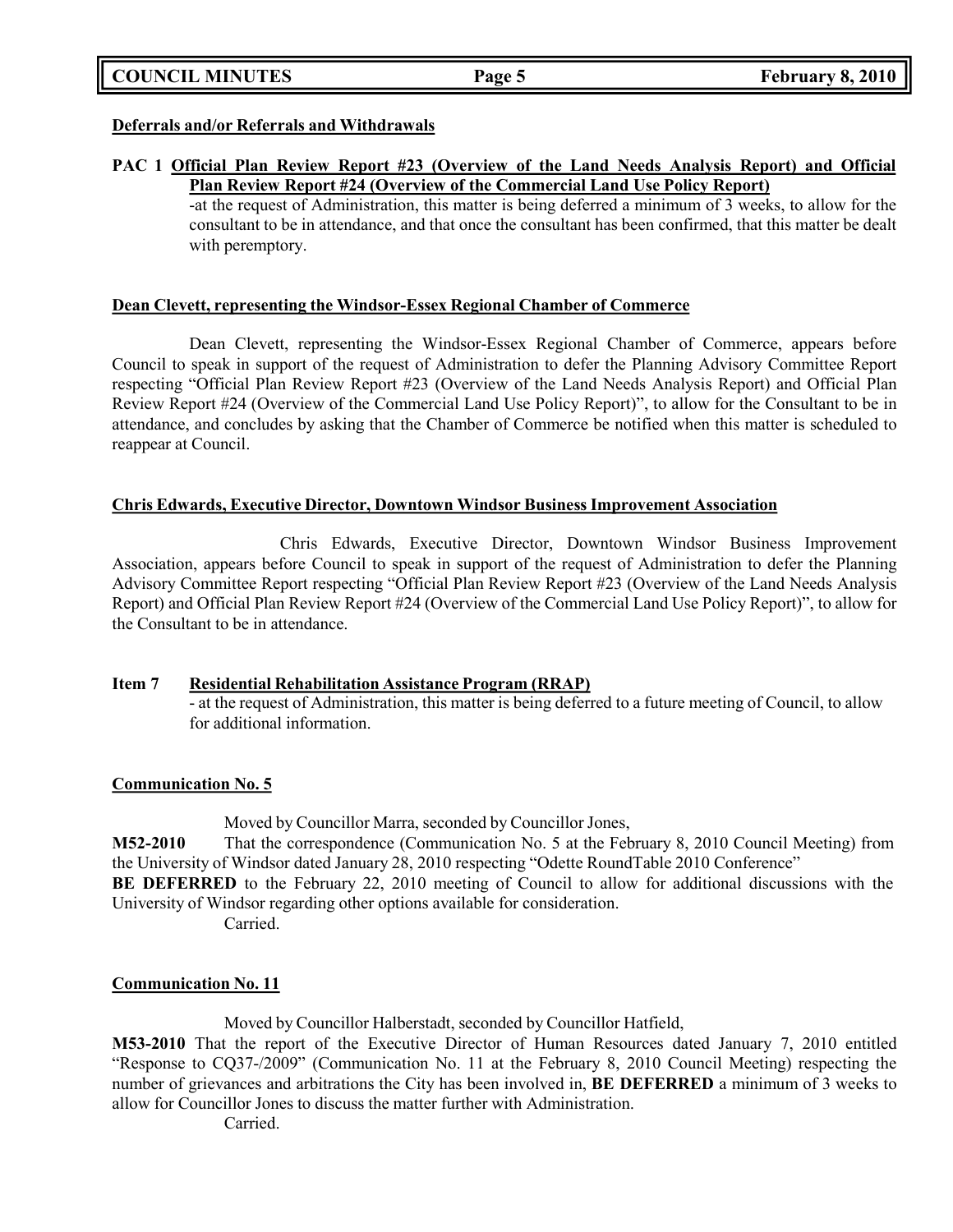#### **Communication No. 15**

Moved by Councillor Halberstadt, seconded by Councillor Hatfield,

**M54-2010** That the report of the City Planner dated January 22, 2010 entitled "Response to CQ107-2009 3945 Matchette Rd**.", BE DEFERRED** to the February 22, 2010 meeting of Council at the request of Deanne Lavery and Paulette Lafleur, to allow for the matter to be considered as a regular agenda item, and therefore allow for delegations on the matter.

Carried.

### **Presentations & Delegations:**

#### **PRESENTATIONS:**

### **Stan Taylor, Director of Source Water Protection, and Charles McLean, Source Protection Committee Member – Essex Region Conservation Authority (ERCA)**

Stan Taylor, Director of Source Water Protection, and Charles McLean, Source Protection Committee Member – Essex Region Conservation Authority (ERCA), appear before Council to outline the water source protection and the threats to Windsor's water intake, providing a definition of "Source Water Protection", the multi-barrier approach, the role of the "Source Water Protection Committee", Assessment Report Technical Studies 2009-2010, Summary of Vulnerability Scores for Essex Region IPZs, Potential Drinking Water Threats, and conclude by giving a brief overview of Source Water Protection Plan Policies.

Moved by Councillor Brister, seconded by Councillor Hatfield,

**M58-2010** That the presentation by Stan Taylor, Director of Source Water Protection, and Charles McLean, Source Protection Committee Member – Essex Region Conservation Authority (ERCA) pertaining to water source protection and the threats to Windsor's water intake, **BE RECEIVED FOR INFORMATION.**

Carried.

Councillor Jones was absent from the meeting when the vote was taken on this matter.

### **DELEGATIONS**

### **Requested Waiver of Fees for Habitat for Humanity 2009 Build – 1598 Ford Boulevard**

#### **Laura Gould, Executive Director, Habitat for Humanity**

Laura Gould, Executive Director, Habitat for Humanity, appears before Council and is available for questions with regards to their request for the waiver of fees related to the 2009 build project at 1598 Ford Boulevard, and Administration's recommendation to refer the request to the 2010 budget deliberations.

#### **GH/6905** 9

(For final disposition of this matter, see Clause **CR57/2010** in Schedule "A" attached hereto.)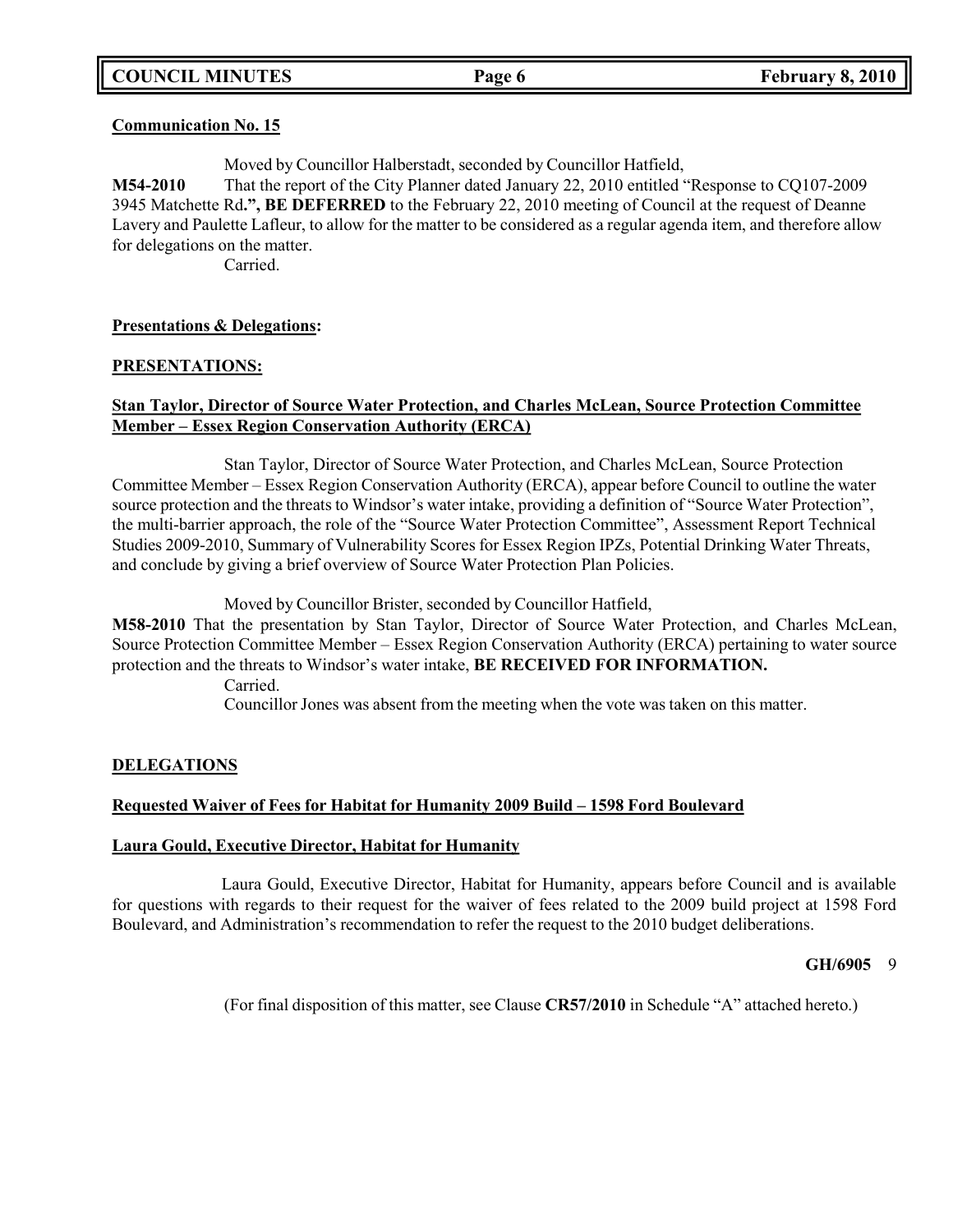|  | <b>COUNCIL MINUTES</b> |
|--|------------------------|
|--|------------------------|

## **Sidewalks on Florence Avenue between Riverside Drive East and Wyandotte Street East**

#### **Marlyce Swinnerton, Ward 5 resident**

Marlyce Swinnerton, Ward 5 resident, appears before Council to request that installation of sidewalks be approved on either or both sides of Florence Avenue, in lieu of future Official Plan upgrading road classification on Florence Avenue between Wyandotte Street East and Riverside Drive East from Local Road to Collector Road, stating that pedestrian safety is important and therefore sidewalks are needed for this particular area.

#### **Noemi Friend, Ward 5 property owner**

Noemi Friend, Ward 5 property owner, appears before Council to state that the majority of the residents on Florence are opposed to the installation of sidewalks on the west side of Florence Avenue between Wyandotte Street East and Riverside Drive East, but are agreeable to installation on the east side, as utility poles would have to be moved and would therefore cause an inconvenience to the residents, and that it would be a more expensive option.

#### **Frank Sobkow, Ward 5 resident**

Frank Sobkow, Ward 5 resident, appears before Council to state opposition to the installation of sidewalks on the west side of Florence Avenue between Wyandotte Street East and Riverside Drive East, but is agreeable to installation on the east side, as utility poles would have to be moved and would therefore cause an inconvenience to the residents by reducing the present driveway access, perhaps forcing residents to park on Florence Street, and concludes by providing possible options for Council's consideration that would not require installation of sidewalks, such as a road lane to allow for pedestrian traffic.

SW2010 3

(For final disposition of this matter, see Clause **CR50/2010** in Schedule "A" attached hereto.)

### **Erie Street BIA "LaBella Strada" Streetscape Proposal**

### **Frank Fazio, Solicitor; Marshall Sfalcin; Rick Spencer (Consulting Engineer); and Jim Newman (Newman Consulting Group)**

Frank Fazio, Solicitor; Marshall Sfalcin; Rick Spencer (Consulting Engineer); and Jim Newman (Newman Consulting Group), appear before Council to provide an overview of the "Erie Street BIA's La Bella Strada Streetscape Proposal", providing examples of similar projects in other municipalities such as Halifax, concluding that implementation of this proposal would see an increase in pedestrian traffic for the affected area, thus benefiting the merchants, the municipality and its citizens.

#### **Al Nelman, Ward 4 resident**

Al Nelman, Ward 4 resident, appears before Council to speak in support of the "Erie Street BIA's La Bella Strada Streetscape Proposal", commending it as "thinking outside the box", and concludes by suggesting it would jump start the revitalization process that is greatly needed for that area.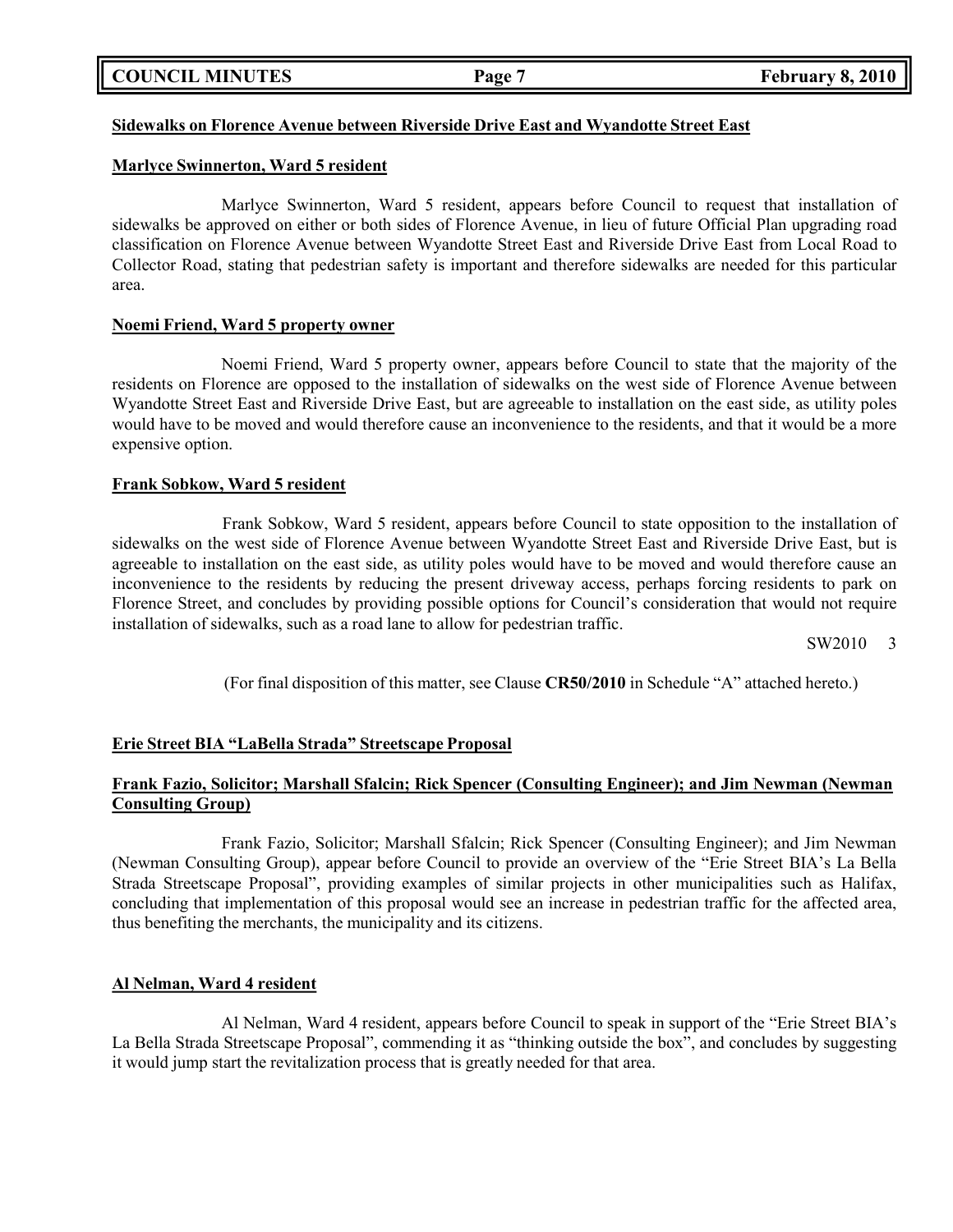### **COUNCIL MINUTES Page 8 February 8, 2010**

# **Adriano Ciotoli, representing Windsor Eats**

Adriano Ciotoli, representing Windsor Eats, appears before Council to speak in support of the "Erie Street BIA's La Bella Strada Streetscape Proposal", suggesting that it is a unique opportunity to bring focus back to that affected area of the City.

# **David Hanna, Ward 1 resident**

David Hanna, Ward 1 resident, appears before Council to speak in support of the "Erie Street BIA's La Bella Strada Streetscape Proposal", expressing enthusiasm for this streetscaping initiative which incorporates trees into the vision, and suggests that a "public art" component be added to this project for added benefit.

# **MI/10278** 8

(For final disposition of this matter, see Clause **CR56/2010** in Schedule "A" attached hereto.)

# **CQ11-2008 / CQ47-2009 – Wyandotte Truck Volumes**

Councillor Valentinis as Acting Mayor assumes his seat at the Council table, and Councillor Dilkens assumes the Mayor's chair at 8:44 o'clock p.m., to allow for Councillor Valentinis to participate in full discussion on Items 1 and 2.

# **Bridget Scheuerman, representing Wyandotte Town Centre BIA**

Bridget Scheuerman, representing Wyandotte Town Centre BIA, appears before Council to request that a minimum six-month pilot project be implemented to remove truck traffic in its entirety on Wyandotte Street East between Devonshire to McDougall, citing safety concerns and ongoing damage to buildings in the area as a result of this traffic situation.

# **Paul Schaffner, Principal, F. W. Begley School**

Paul Schaffner, Principal, F. W. Begley School, appears before Council to request that a minimum six-month pilot project be implemented to remove truck traffic in its entirety on Wyandotte Street East between Devonshire to McDougall, citing safety concerns as students of the school are required to cross Wyandotte Street to attend school.

# **Jake Rondot, President, Walkerville BIA**

Jake Rondot, President, Walkerville BIA, appears before Council to request that a pilot project to ban trucks from Wyandotte Street, in preferably a full 24-hour period or at least overnight be implemented, citing ongoing noise problems caused by passing truck traffic (empty or full) in such a narrow street corridor.

Moved by Councillor Valentinis, seconded by Councillor Halberstadt,

That Administration BE DIRECTED to implement a 6-month pilot project to remove truck traffic in its entirety on Wyandotte Street East from Walker Road to Ouellette Avenue, from 11:00 o'clock p.m. to 7:00 o'clock a.m.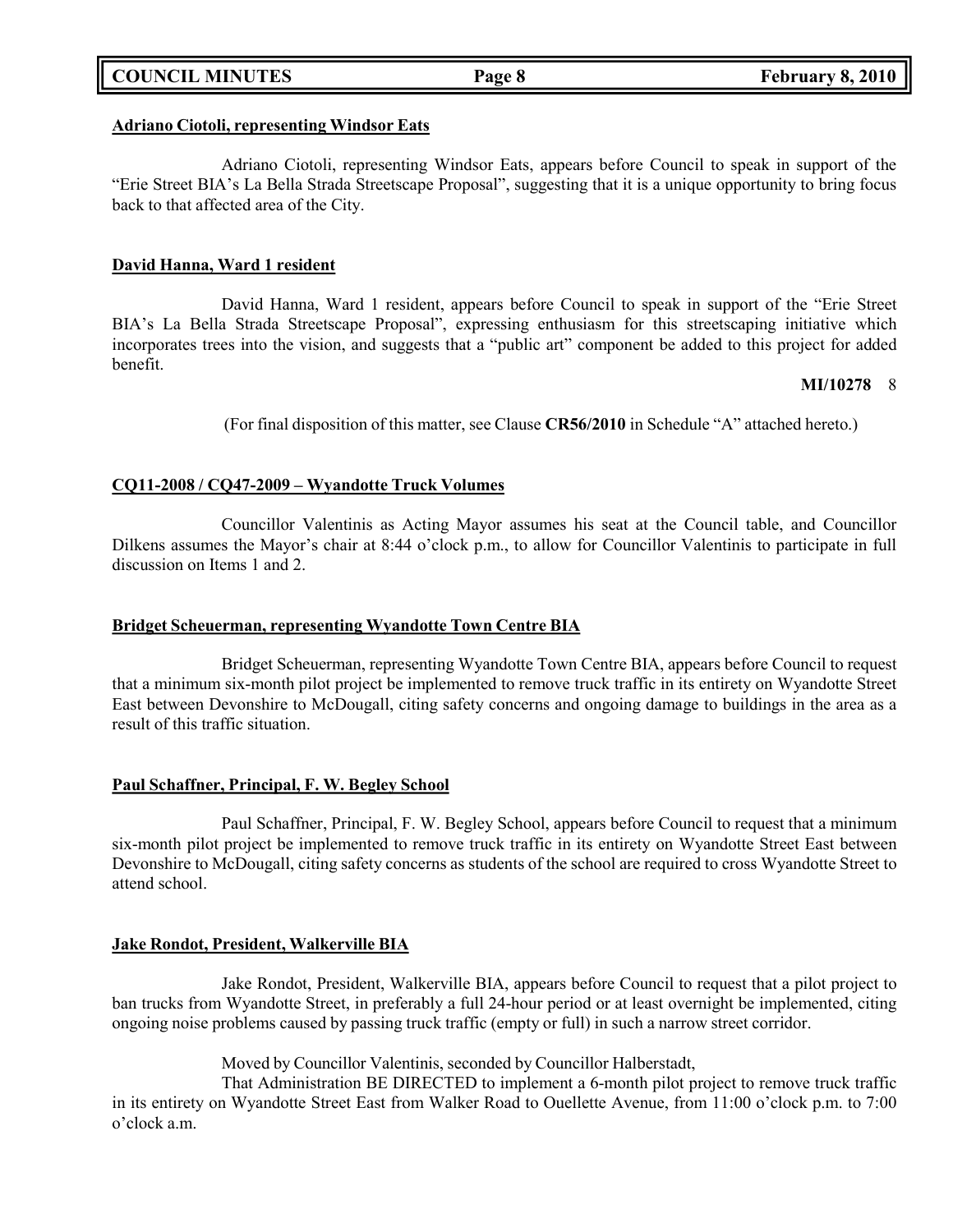## **COUNCIL MINUTES Page 9 February 8, 2010**

#### The motion is **put** and is **lost**.

Aye votes: Councillors Valentinis, Halberstadt and Marra. Nay votes: Councillors Brister, Gignac, Hatfield and Jones. Councillor Postma was absent from the meeting when the vote was taken on this matter.

ST/9509 ST2010 1

(For final disposition of this matter, see Clause **CR48/2010** in Schedule "A" attached hereto.)

### **CQ95-2009 / CQ117-2009 / M424-2009 McDougall Truck Route**

#### **Darryl Hogan**

Darryl Hogan, appears before Council to request that Council implement a ban on truck traffic in its entirety on McDougall Street between the hours of 8:00 o'clock p.m. to 8:00 o'clock a.m., citing ongoing noise stemming from empty truck handlers using McDougall from the depot on Provincial Road to the Detroit-Windsor Tunnel, and thus affecting residents along this route, many of which are seniors.

### **David Oksanen, Ward 3 resident**

David Oksanen, Ward 3 resident, appears before Council to request that a ban on truck traffic in its entirety on McDougall Street be implemented, as he resides on McDougall and is constantly enduring noise from these trucks, especially when they drive over a pothole that is in front of his place of residence.

Moved by Councillor Halberstadt, seconded by Councillor Valentinis,

That Administration BE DIRECTED to implement a 6-month pilot project to remove truck traffic in its entirety on McDougall Street from Tecumseh Road to Wyandotte Street, from 11:00 o'clock p.m. to 7:00 o'clock a.m.

> The motion is **put** and is **lost**. Aye votes: Councillors Halberstadt and Valentinis. Nay votes: Councillors Hatfield, Gignac, Brister and Jones. Councillors Marra and Postma were absent from the meeting when the vote was taken on this

matter.

### **ST/9509 ST2010** 2

(For final disposition of this matter, see Clause **CR49/2010** in Schedule "A" attached hereto.)

Councillor Valentinis assumes the Mayor's Chair at 9:42 o'clock p.m., and Councillor Dilkens returns to his seat at the Council table.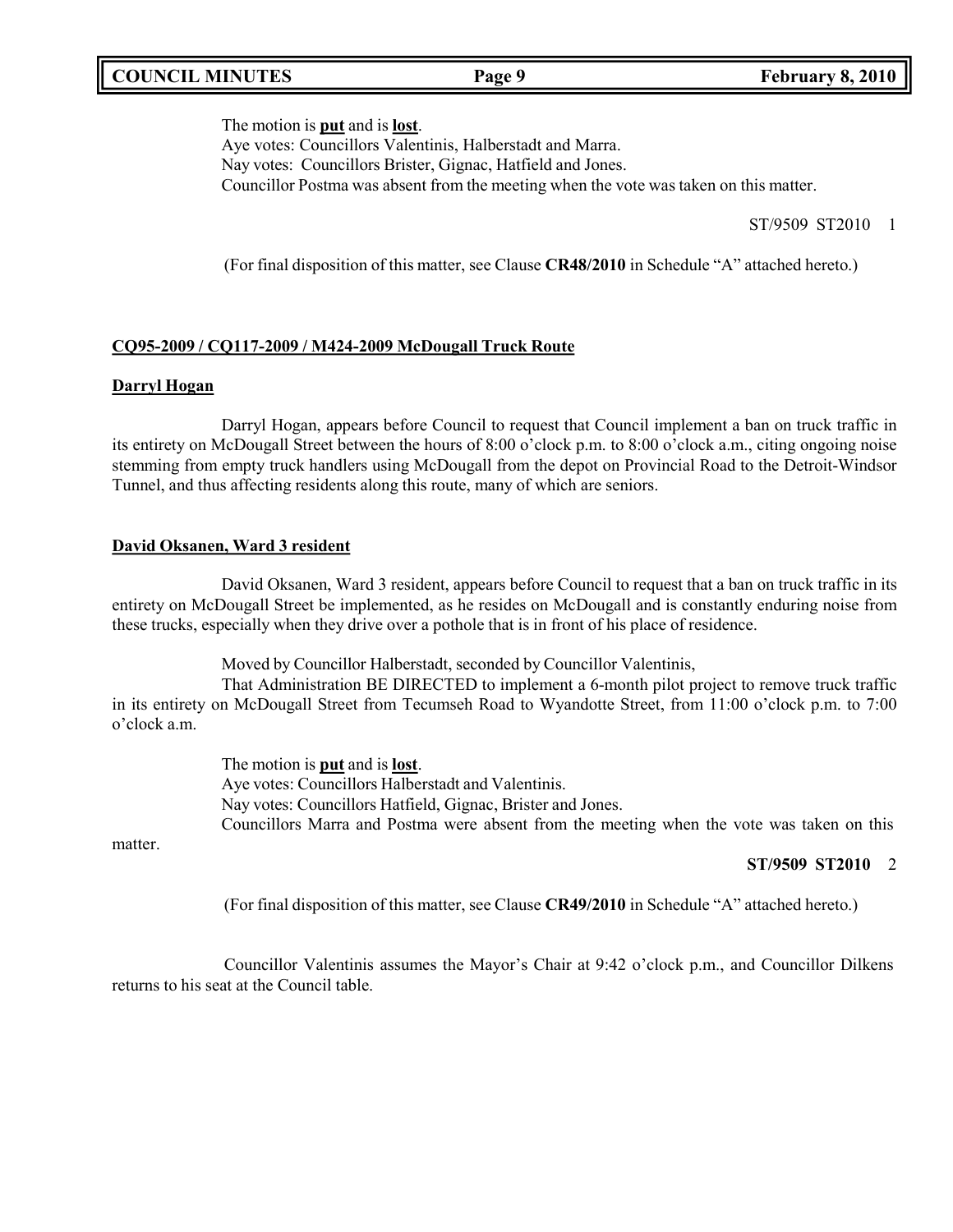| <b>COUNCIL MINUTES</b> |  |  |
|------------------------|--|--|
|------------------------|--|--|

## **Granite Design Works, rezoning, 1255 Crawford, sale and display of natural stone slabs and architectural stone products**

### **Peter Valente**

Peter Valente, appears before Council to speak in opposition to the rezoning request of Granite Design Works at 1255 Crawford to allow for the sale and display of natural stone and architectural stone products, stating that when he applied for permission to have an outdoor storage yard, he was denied and was forced to build an addition to his building in order to store his granite slabs inside, and that if Council were to approve this rezoning application, it would be unfair to him, and suggests that the Applicant should be subject to Site Plan Review as this is a dangerous situation.

### **Michael Matte, Applicant**

Michael Matte, Applicant, appears before Council to request that Council approve his rezoning request for Granite Design Works at 1255 Crawford to allow for the sale and display of natural stone and architectural stone products, stating that he adheres to all of the regulations prescribed by the Ministry of Labour and carries liability insurance, and assures Council that he takes all the necessary safety precautions for his operation.

## **ZB/10474** PAC 2

(For final disposition of this matter, see Clause **CR61/2010** in Schedule "A" attached hereto.)

## **Windsor Heritage Committee Report No. 274**

# **Rod Peturson, Consultant; and Warren Kennedy, Director, Greater Essex County District School Board**

Rod Peturson, Consultant; and Warren Kennedy, Director, Greater Essex County District School Board, appear before Council to request approval for grants from the Community Heritage Fund and the Built Heritage Fund for the rehabilitation of John Campbell School, at 1255 Tecumseh Road East, stating that this would be a unique collaborative approach that would benefit the students.

### **Pat Malicki, representing Architectural Conservancy of Ontario**

Pat Malicki, representing Architectural Conservancy of Ontario, appears before Council to request approval for grants from the Community Heritage Fund and the Built Heritage Fund for the rehabilitation of John Campbell School, at 1255 Tecumseh Road East, stating that this would be a unique collaborative approach that would benefit the students, and concludes by suggesting that the community cannot afford to lose another heritage building and that approval of the recommendation would be an investment in the community.

### **Robin Easterbrook, representing Windsor Heritage Committee**

Robin Easterbrook, representing Windsor Heritage Committee, appears before Council and is available for questions with regards to the recommendation of the Windsor Heritage Committee to approve grants from the Community Heritage Fund and the Built Heritage Fund for the rehabilitation of John Campbell School, at 1255 Tecumseh Road East.

Moved by Councillor Dilkens, seconded by Councillor Jones, **M59-2010** That in accordance with Section 3.5(b) of the Procedure By-law, the time of the meeting **BE EXTENDED** beyond 11:00 o'clock p.m. to permit the continuation of the Agenda. Carried unanimously.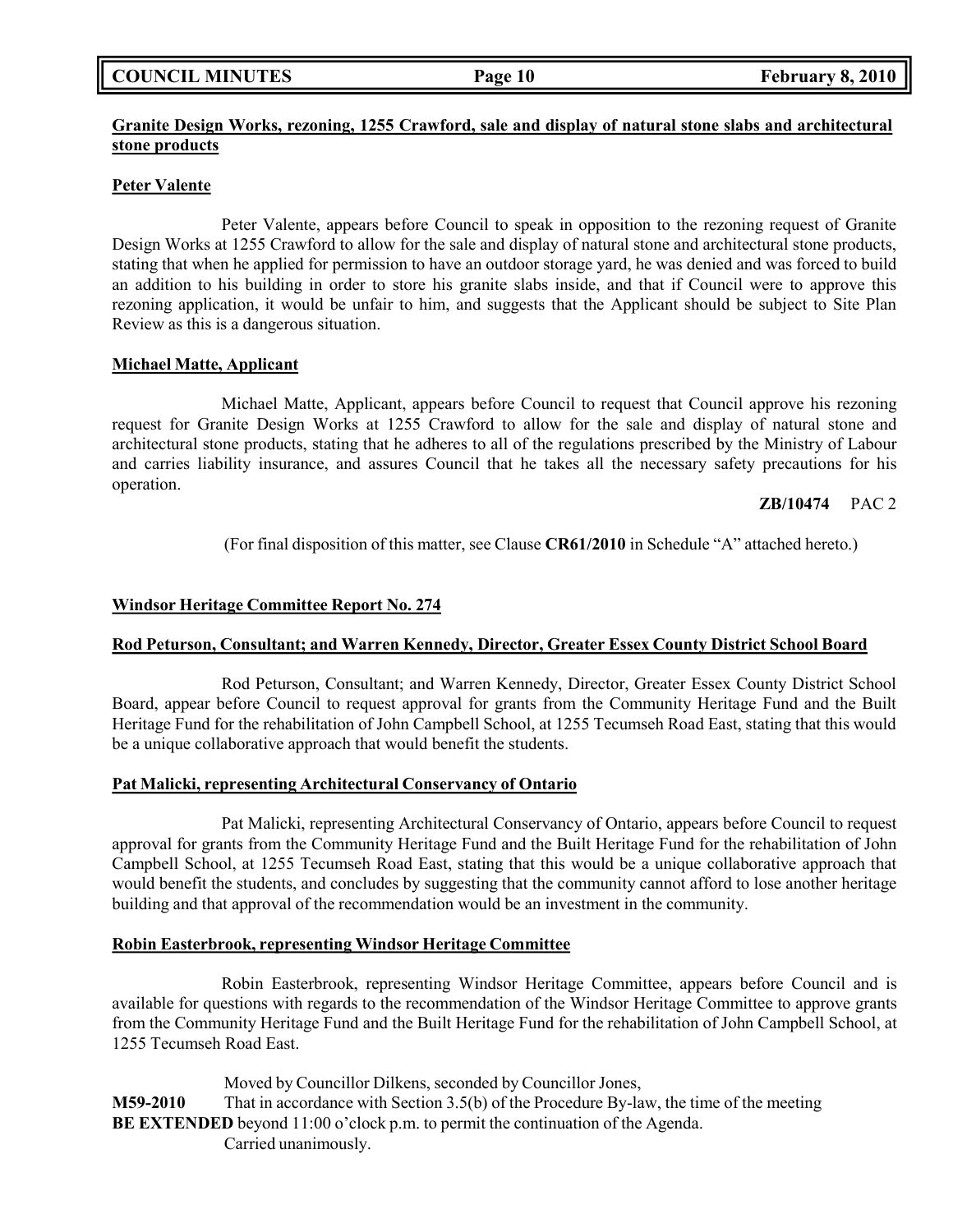| <b>COUNCIL MINUTES</b>                      |                                                   | Page 11                                                                                                                                                                                                                                                      | February 8, 2010 |
|---------------------------------------------|---------------------------------------------------|--------------------------------------------------------------------------------------------------------------------------------------------------------------------------------------------------------------------------------------------------------------|------------------|
| M60-2010<br><b>BE ADOPTED</b> as presented. | Carried.                                          | Moved by Councillor Marra, seconded by Councillor Postma,<br>That Report No. 274 of the Windsor Heritage Committee of its meeting held January 13, 2010,<br>Councillors Brister and Hatfield disclose an interest and abstain from voting on this matter.    | MB2010           |
|                                             |                                                   |                                                                                                                                                                                                                                                              |                  |
|                                             |                                                   | Regular Business Items (for final disposition of these matters see Schedule "A" attached)                                                                                                                                                                    |                  |
|                                             | Item 10 Lakeview Park Marina                      | Item 6 Attendance at Work Policy – CQ31-2008, Alternative Methods to Effectively Manage Absenteeism                                                                                                                                                          |                  |
|                                             | <b>Consideration of Committee Reports</b>         |                                                                                                                                                                                                                                                              |                  |
| M55-2010                                    |                                                   | Moved by Councillor Jones, seconded by Councillor Gignac,<br>That the Report of the special In-camera meeting held February 8, 2010, BE ADOPTED                                                                                                              |                  |
| as presented.                               | Carried.                                          |                                                                                                                                                                                                                                                              |                  |
|                                             |                                                   |                                                                                                                                                                                                                                                              | ACO2010          |
| M57-2010<br><b>BE ADOPTED</b> as presented. |                                                   | Moved by Councillor Jones, seconded by Councillor Gignac,<br>That Report No. 275 of the Windsor Heritage Committee of its meeting held January 13, 2010,                                                                                                     |                  |
|                                             | Carried.                                          |                                                                                                                                                                                                                                                              | MB2010           |
|                                             |                                                   |                                                                                                                                                                                                                                                              |                  |
| M56-2010                                    | 2010, <b>BE ADOPTED</b> as presented.<br>Carried. | Moved by Councillor Jones, seconded by Councillor Gignac,<br>That Report No. 26 of the International Relations Committee of its meeting held January 27,                                                                                                     |                  |
|                                             |                                                   |                                                                                                                                                                                                                                                              | MB2010           |
| <b>By-laws</b>                              |                                                   |                                                                                                                                                                                                                                                              |                  |
| second time:                                |                                                   | Moved by Councillor Marra, seconded by Councillor Postma,<br>That the following By-laws No. 22-2010, 23-2010 and 27-2010 be introduced and read a first and                                                                                                  |                  |
| 22-2010                                     |                                                   | "A BY-LAW TO RESCIND THE APPOINTMENT OF DIANE BERTOLIN, FORMERLY<br>KNOWN AS DIANE SIBLEY AS THE LICENCE COMMISSIONER, THE APPOINTMENT<br>OF MICHAEL DUBEN AS A LICENCE COMMISSIONER AND THE APPOINTMENT OF<br>TONY HOUAD AS AN ACTING LICENCE COMMISSIONER" |                  |

ור

23-2010 "A BY-LAW TO RESCIND THE APPOINTMENT OF THE CHIEF ADMINISTRATIVE OFFICER AS THE ACCOUNTABLE EXECUTIVE FOR WINDSOR AIRPORT"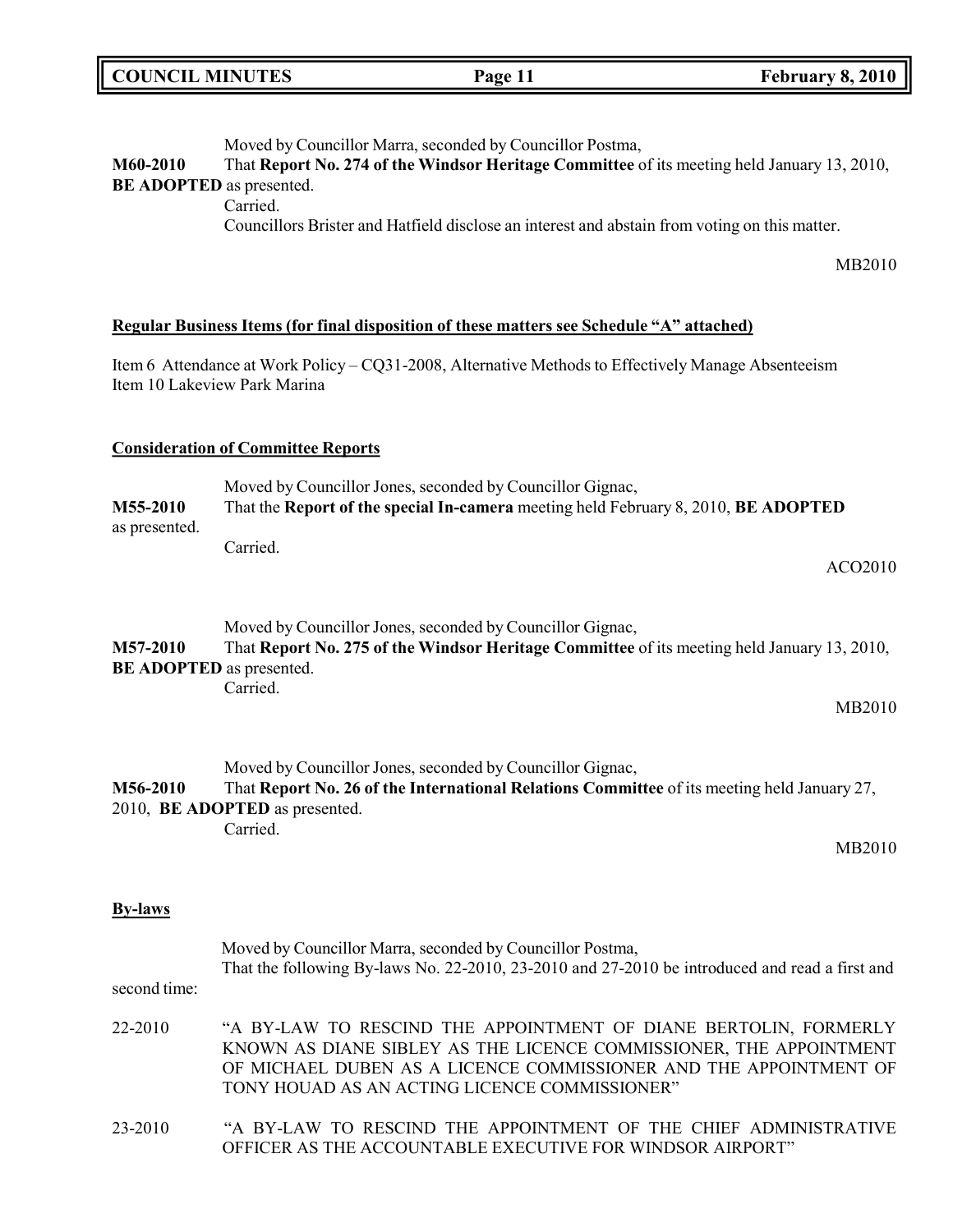# **COUNCIL MINUTES Page 12 February 8, 2010**

27-2010 "A BY-LAW TO CONFIRM THE PROCEEDINGS OF THE COUNCIL OF THE CORPORATION OF THE CITY OF WINDSOR AT ITS MEETING HELD ON THE EIGHTH DAY OF FEBRUARY, 2010"

Carried.

Moved by Councillor Dilkens, seconded by Councillor Brister, That the Committee of the Whole does now rise and report to Council respecting the business items considered by the Committee:

| <b>Communication Items (as amended)</b> |
|-----------------------------------------|
|-----------------------------------------|

- **2) Consent Agenda (as amended)**
- **3) Items Deferred**
- **Items Referred**
- **4) Consideration of the Balance of Business Items (see Schedule "A")**
- **5) Committee Reports (as presented)**
- **6) By-laws given first and second readings (as presented)**

Carried.

#### **Notices of Motion**

None presented.

### **Third Reading of By-laws**

Moved by Councillor Dilkens, seconded by Councillor Gignac,

That the following By-laws No. 22-2010, 23, 2010 and 27-2010 having been read a first and second time be now read a third time and finally passed and that the Acting Mayor and Clerk **BE AUTHORIZED** to sign and seal the same notwithstanding any contrary provision of the Council. Carried.

### **Petitions**

None presented.

### **Council Questions**

Moved by Councillor Jones, seconded by Councillor Hatfield,

**M61-2010** That the Council Questions arising from the previous meeting of Council and listed by the Clerk **BE NOW CONSIDERED** for purposes of discussion, and further, that the Administration **BE DIRECTED** to proceed with the necessary actions to respond to the Council Questions consistent with Council's instructions. Carried.

ACOQ2010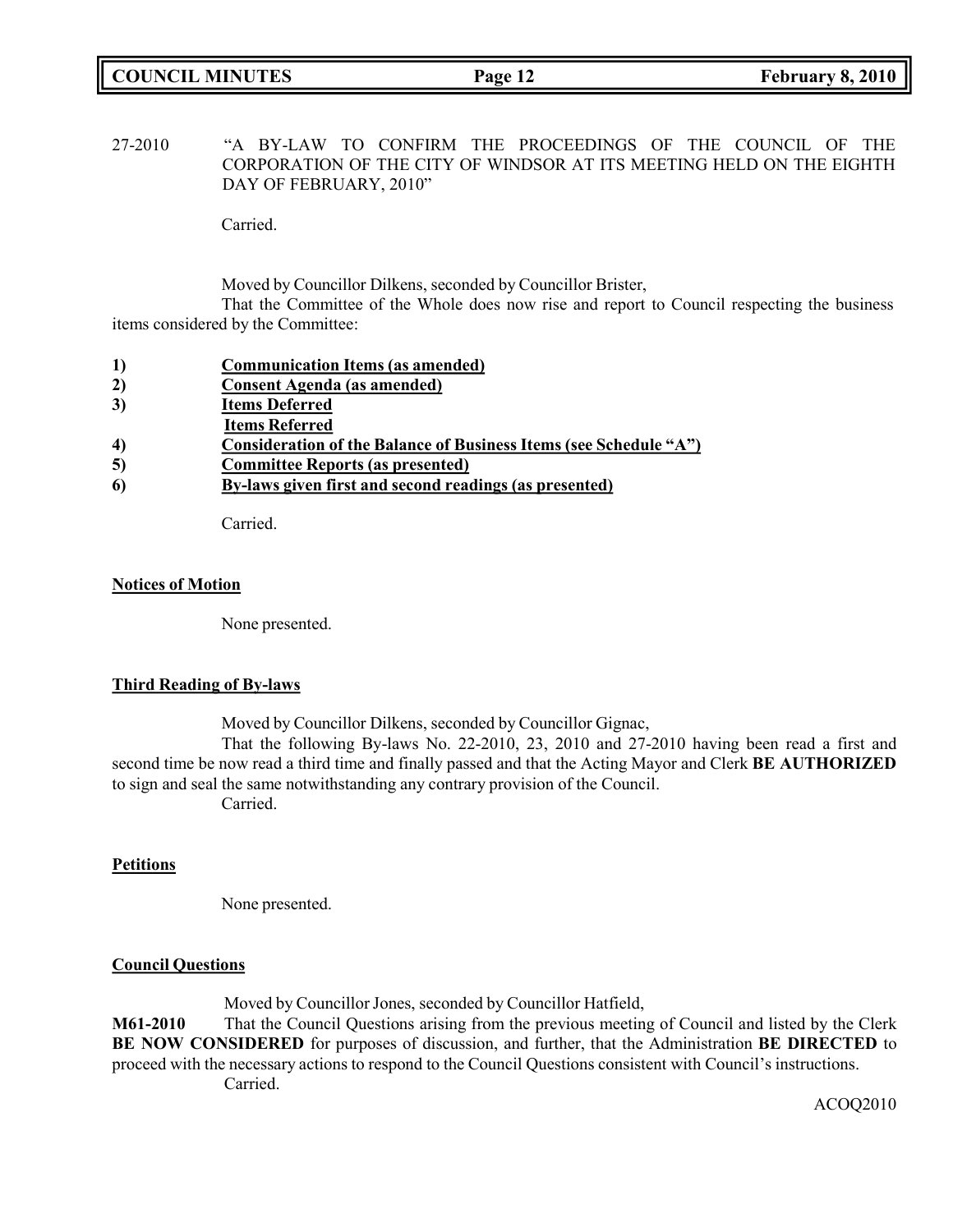# **COUNCIL MINUTES Page 13 February 8, 2010**

### **Adjournment**

of the Mayor. Moved by Councillor Marra, seconded by Councillor Postma, That this Council meeting stand adjourned until the next regular meeting of Council or at the call

Carried.

Accordingly, the meeting is adjourned at 11:22 o'clock p.m.

**ACTING MAYOR**

**CITY CLERK**

## **THIS IS A DRAFT COPY**

# **MANAGER OF COUNCIL/COMMITTEE SERVICES/DEPUTY CLERK**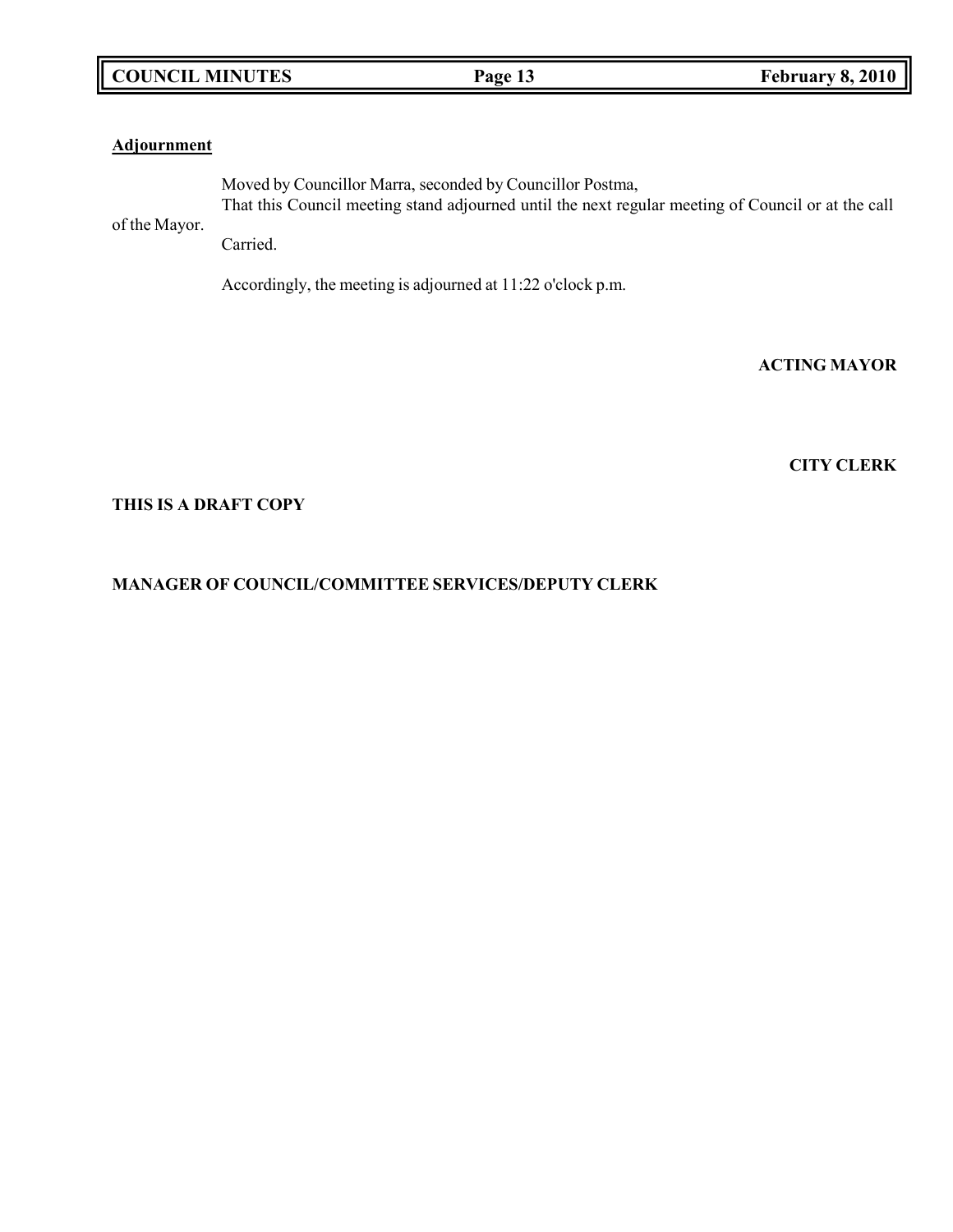# **COUNCIL MINUTES Page 14 February 8, 2010**

Hatfield Gignac

CR48/2010

That the report by the Executive Director of Operations dated November 23, 2009 entitled "CQ11-2008/CQ47-2009 – Wyandotte Truck Volumes", **BE RECEIVED FOR INFORMATION**.

Carried.

Councillors Halberstadt, Valentinis and Marra voting nay. Councillor Postma was absent from the meeting when the vote was taken on this matter.

Report Number 14327 ST/9509 ST2010 1

Internal Distribution Public Works [Steve Kapusta] Executive Director of Operations Council Secretariat Chief of Police City Engineer

#### Gignac Hatfield

CR49/2010

That the report by the Executive Director of Operations dated January 18, 2010 entitled "CQ95-2009 / CQ117- 2009 / M424-2009 McDougall Truck Route" **BE RECEIVED FOR INFORMATION**.

Carried.

Councillors Halberstadt and Valentinis voting nay. Councillors Postma and Marra were absent from the meeting when the vote was taken on this matter.

Report Number **14491 ST/9509 ST2010 2**

Internal Distribution Public Works [Josette M. Eugeni] Executive Director of Operations City Engineer Acting Manager of Transportation Planning Council Secretariat

Gignac Halberstadt

### CR50/2010

That the installation of sidewalks on the west side of Florence Avenue **BE APPROVED** in lieu of future Official Plan upgrading road classification on Florence Avenue between Wyandotte Street East and Riverside Drive East from Local Road to Collector Road.

Carried.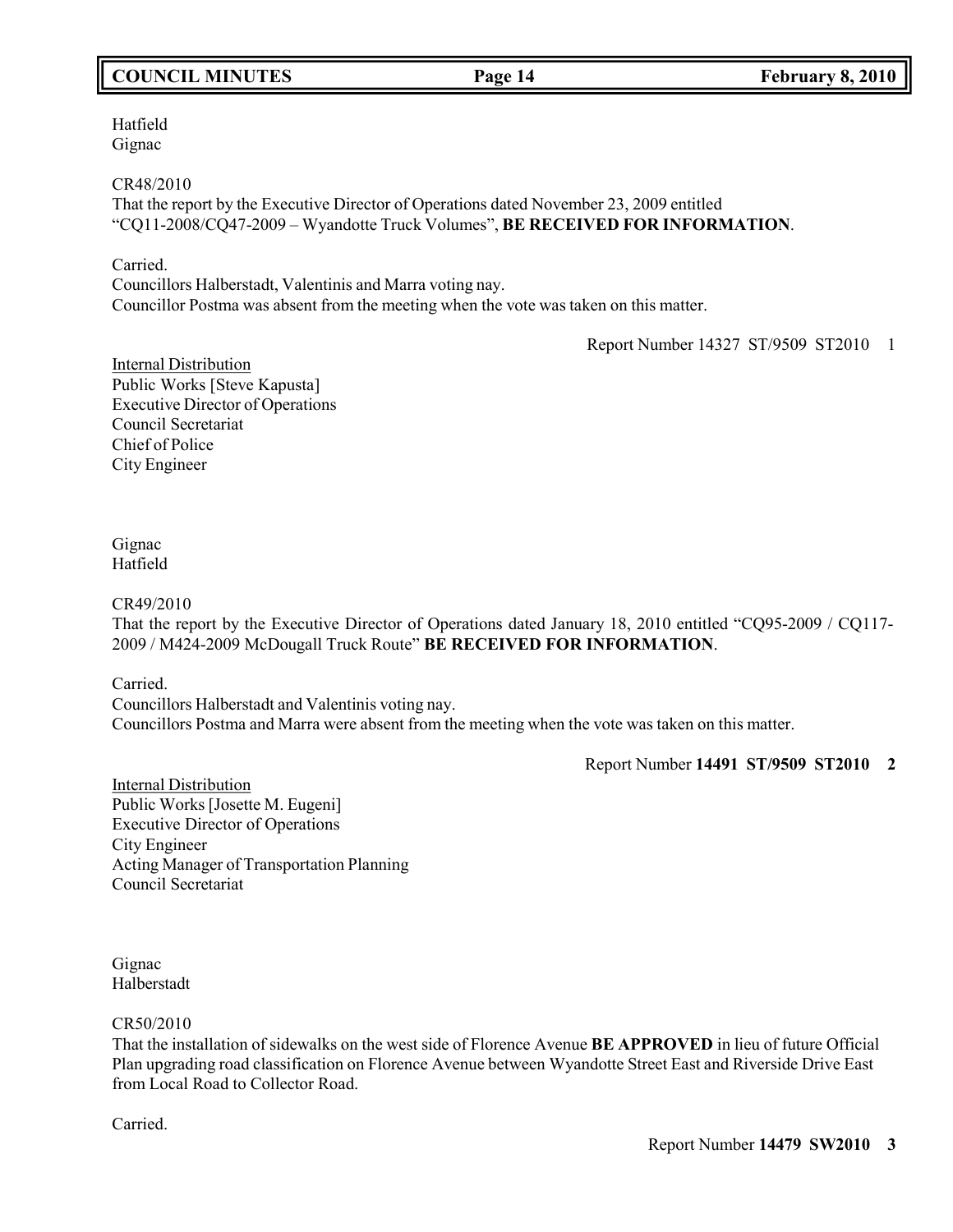# **COUNCIL MINUTES Page 15 February 8, 2010**

Internal Distribution Public Works [Jane He] Executive Director of Operations City Engineer City Planner

Dilkens Gignac

CR51/2010

That part of the 4.26 metre (14 feet) wide north/south alley west of Malden Road, from Marietta Avenue northerly for a distance of 30.48 metres (100 feet), as shown on Drawing Number CC-1593, *attached* hereto as Appendix "A" and on the aerial photo *attached* hereto as Appendix "B" **BE ASSUMED** for subsequent closure and conveyance to Willard Hutcheson, 5458 Malden Road and further the City Solicitor **BE REQUESTED** to prepare the necessary by-law.

Carried.

Report Number **14481 SAA/10475 C4**

**Appendices** Drawing Number CC-1593 Aerial Photo

Internal Distribution Planning [Don Wilson] Chief Building Official Building - Sharon Amlin Legal [Frank Scarfone; Shelby Askin Hager]-Prepare the Easement/Assuming/Closing By-law.

Dilkens Gignac

#### CR52/2010

That part of the 4.26 metre (14 feet) wide north/south alley west of Malden Road, from Marietta Avenue northerly for a distance of 30.48 metres (100 feet), as shown on Drawing Number CC-1593, *attached* hereto as Appendix "A" and on the aerial photo *attached* hereto as Appendix "B" **BE CLOSED AND CONVEYED** to Willard Hutcheson, 5458 Malden Road, subject to the following:

- (a) No easements are required
- (b) the alley lands are to be conveyed at:
	- $> $1.00$
	- $\triangleright$  plus the cost of a 12R plan as invoiced to the City of Windsor by an Ontario Land Surveyor
	- $\triangleright$  plus the cost of deed preparation
	- for lands abutting properties zoned RD1.4 or GD1.4

and further, the City Planner/Executive Director, **BE AUTHORIZED** to publish the required legal notice, the City Engineer **BE REQUESTED** to supply the appropriate legal description, in accordance with Drawing No. CC-1593, *attached* hereto as Appendix "A", and the City Solicitor **BE REQUESTED** to prepare the By-law to close and further the Chief Administrative Officer and City Clerk **BE AUTHORIZED** to sign all necessary documents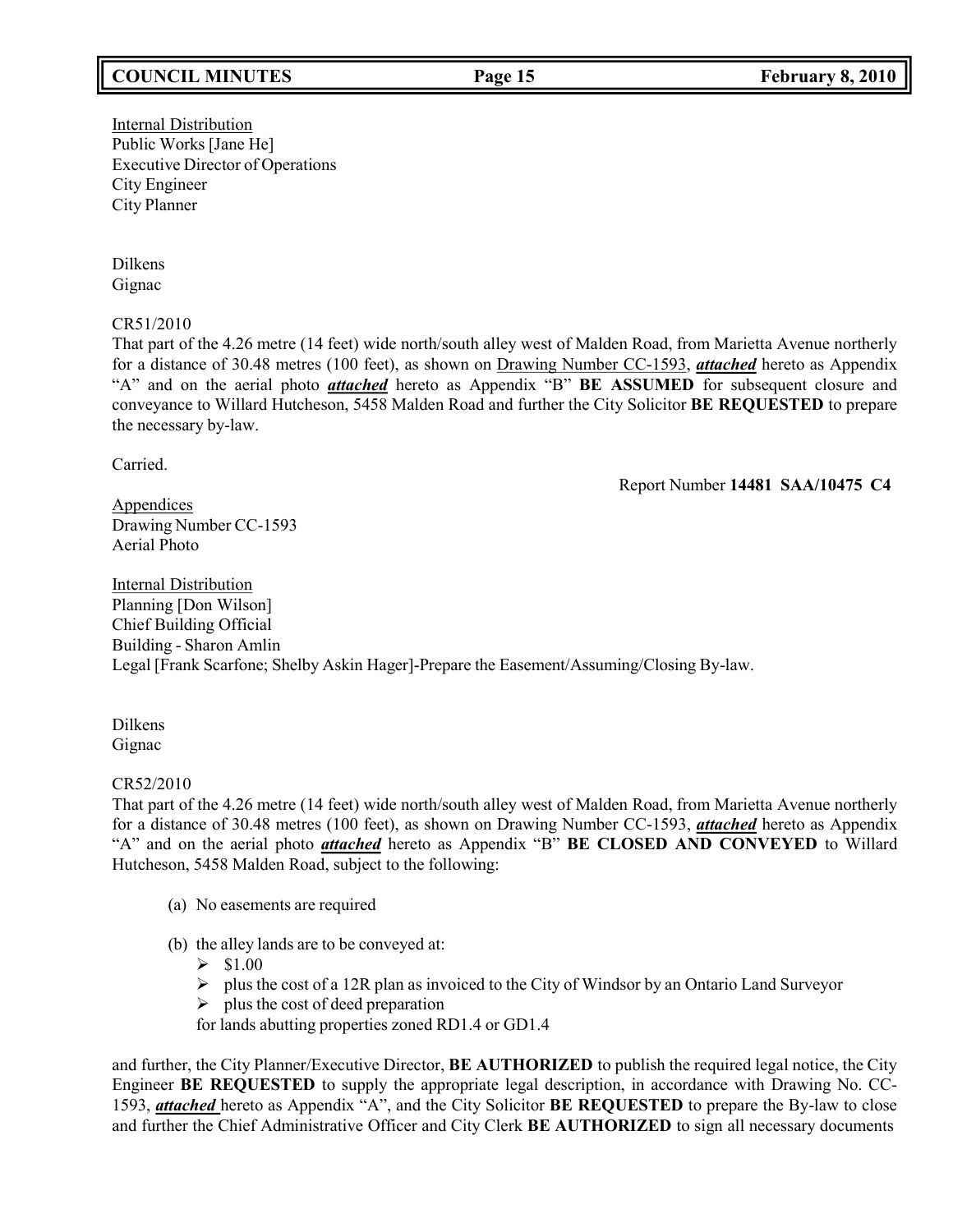## **COUNCIL MINUTES Page 16 February 8, 2010**

approved in form and content satisfactory to the City Solicitor, and the transaction **BE COMPLETED** electronically pursuant to By-law Number 366-2003.

Carried.

Report Number **14481 SAA/10475 C4**

**Appendices** Drawing Number CC-1593 Aerial Photo

Internal Distribution Planning [Don Wilson] Chief Building Official Building - Sharon Amlin - Prepare Ad Building - Legal Documents Clerk - Laura MacDonald City Planner City Engineer City Solicitor

Dilkens Gignac

#### CR53/2010

That the Chief Administrative Officer **BE AUTHORIZED** to sign an agreement with FindHelp Information Services regarding the sharing of data as maintained in the 211 database, such agreement to be satisfactory as to technical content to the Manager of Customer Service, as to legal form to the City Solicitor and as to financial content to the Chief Financial Officer/City Treasurer.

Carried.

Report Number **14495 GM/9620 C5**

Internal Distribution Council Services [Tom Malanfant] City Clerk Chief Financial Officer/City Treasurer City Solicitor

Brister Marra

#### CR54/2010

**THAT** Council **RECEIVE FOR INFORMATION** the report of the Executive Director of Human Resources, dated January 5, 2010, concerning the City's Attendance At Work Policy (the "Policy") in response to Council Question CQ31-2008, and in accordance with the Policy's requirement for it to be reviewed after two years; and further,

**THAT** Administration **REVAMP** the Attendance At Work Policy, taking into consideration, as much as possible the issues that have come to light following the implementation and application of the existing Policy, and **INCORPORATE**, as much as is practicable, the 'best practices' in the area of Absenteeism and Attendance Management; and further,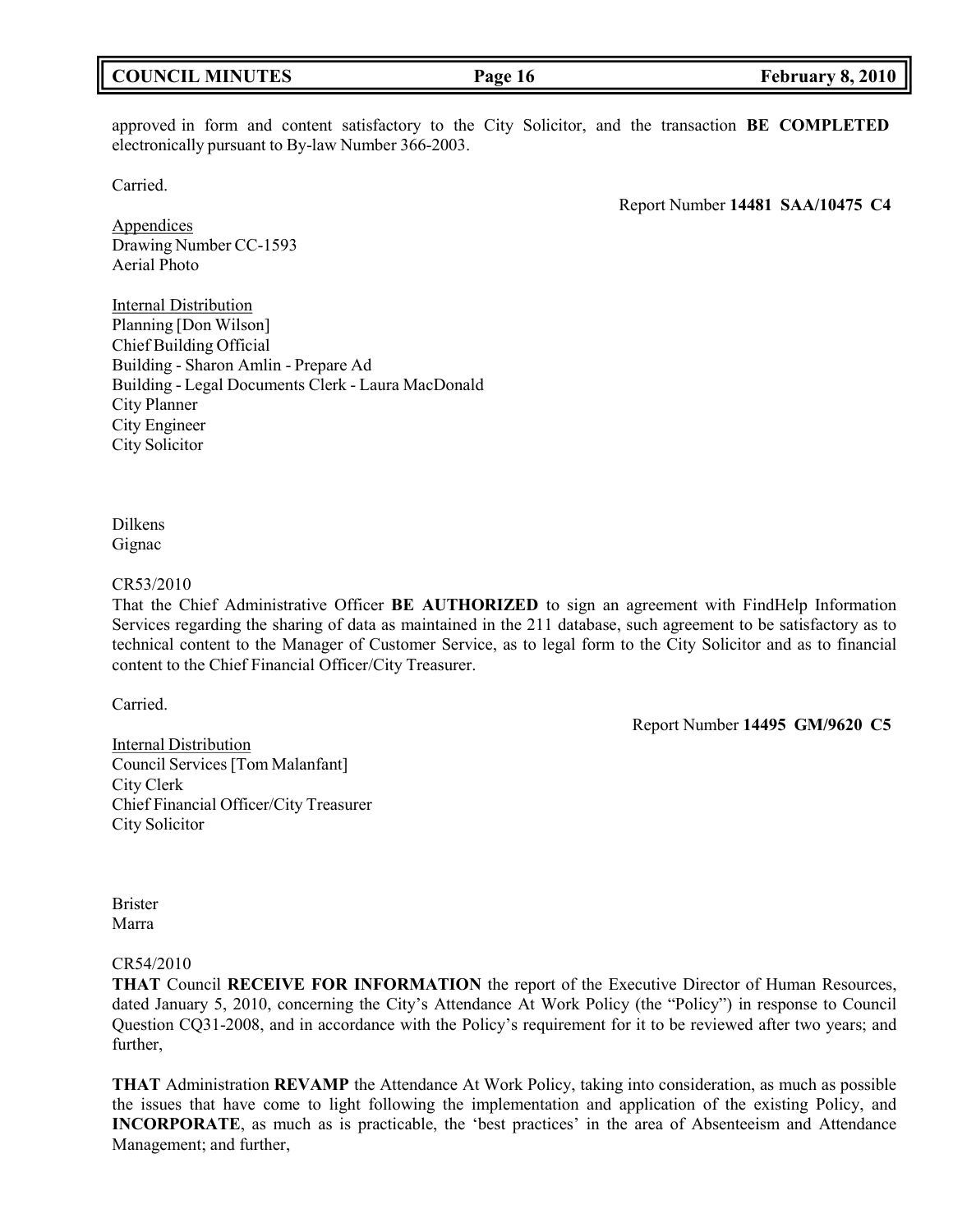**THAT** Administration **REPORT** back to Council with the new version of the Policy.

Carried.

Report Number **14494 AS2010 6**

Internal Distribution Human Resources [Bruno Ierullo] Executive Director of Human Resources City Clerk Chief Financial Officer/City Treasurer Council Secretariat

Marra Jones

CR55/2010

That the report of the Chief Building Official dated January 22, 2010 entitled "Residential Rehabilitation Assistance Program (RRAP)" **BE DEFERRED** to the February 22, 2010 meeting of Council to allow for additional information from Administration.

Carried.

Report Number **14262 SB/10486 7**

Internal Distribution Building [Lee Anne Doyle, Chief Building Official] Community Development & Health Commissioner Executive Director, Housing and Children's Services City Solicitor

# Halberstadt

Marra

# CR56/2010

- 1. That the report of the City Planner dated November 16, 2009 entitled "Erie Street BIA 'La Bella Strada' Streetscape Proposal" **BE RECEIVED**.
- 2. That Council **CONFIRM** that the 'La Bella Strada' Streetscape proposal predates Council's adoption of the City of Windsor **Business Improvement Area (BIA) New Capital Asset Funding Allocation Policy** and therefore, does not need to conform with the procedural guidelines outlined therein.
- 3. That the concept design illustrated in the RC Spencer Associates Inc. drawings contained in the July 14, 2009 "La Bella Strada 2010" submission and the revised cost estimate (January 12, 2010) **BE ACCEPTED** as the maximum scope of work pending administrative review and approval to be completed as municipal capital project described as "La Bella Strada Streetscape Phase I".
- 4. That the consultation process identified in the Bicycle Use Master Plan for amending the Bicycle Use Master Plan **BE PURSUED** to confirm an alternative route to the Erie Street bike route.
- 5. That the Chief Administrative Officer and the City Clerk **BE AUTHORIZED** to sign an agreement with RC Spencer Associates Inc., to complete the detailed design and tender for the 'La Bella Strada Streetscaping Project Phase I' at a total cost not to exceed \$67,000 (including \$25,000 LEED consulting services) plus GST,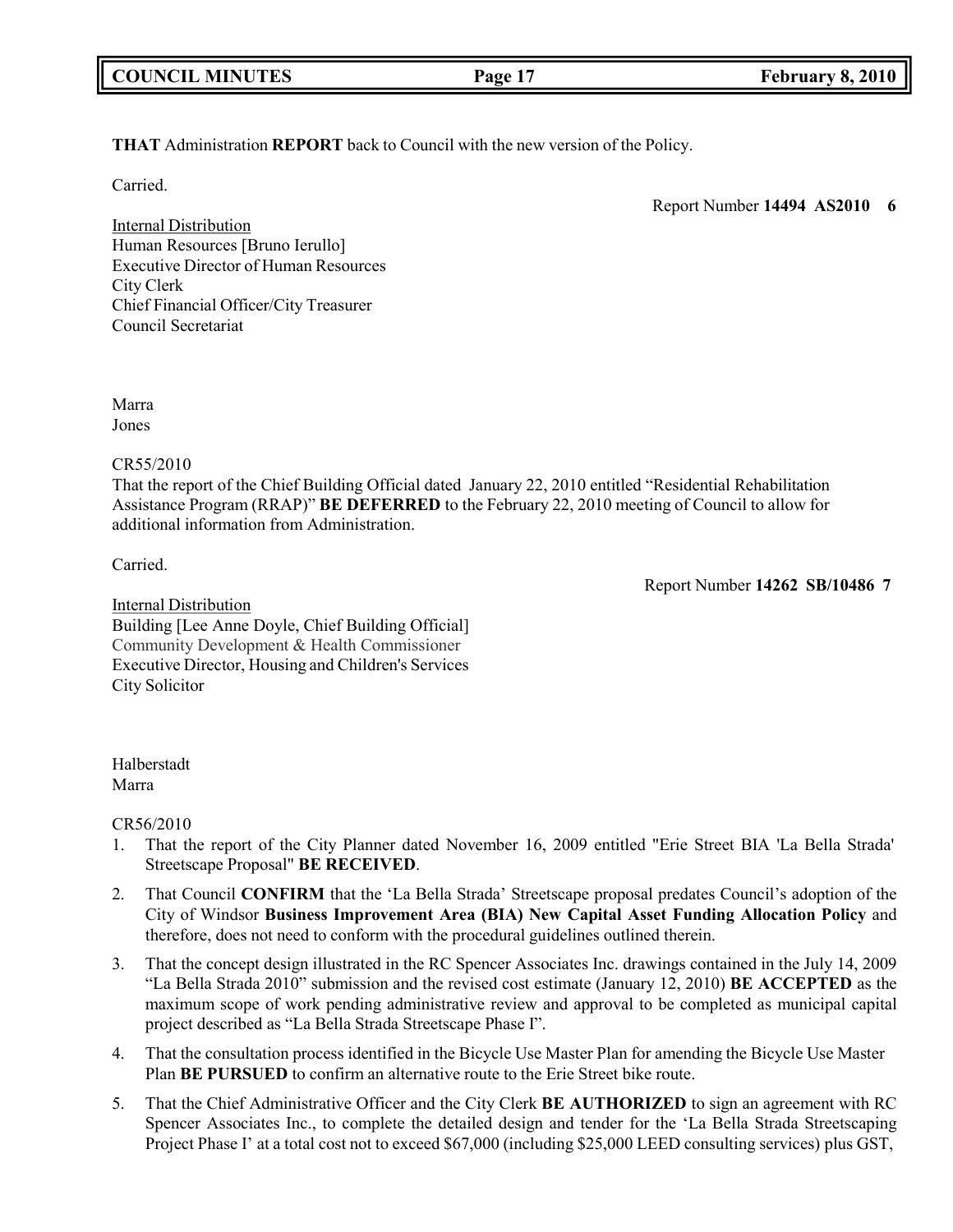# **COUNCIL MINUTES Page 18 February 8, 2010**

satisfactory in form to the City Solicitor, in technical content to the City Engineer, and in financial content to the City Treasurer.

6. That the fees for final design engineering services up to tender call of \$42,000 plus GST and \$25,000 plus GST for LEED consulting services **BE APPROVED** and charged to the 2009 Capital Budget Project PLN-001-09 for La Belle Strada and further that the tender results for "La Bella Strada Streetscape Phase I" **BE REPORTED** to City Council for final approval of the project funding.

Carried. Councillor Gignac voting nay.

Report Number **14472 MI/10278 8**

Internal Distribution Planning [Jim Yanchula] City Planner City Engineer Manager of Corporate Projects Chief Financial Officer/City Treasurer City Solicitor Coordinator, Bicycling Committee

Gignac Dilkens

#### CR57/2010

That City Council **REFER** the request from Habitat for Humanity for the waiver of fees relating to the 2009 build project at 1598 Ford Boulevard, to the 2010 budget deliberations.

Carried. Councillor Postma voting nay.

Report Number **14467 GH/6905 9**

Internal Distribution Building [Lee Anne Doyle, Chief Building Official] Chief Financial Officer/City Treasurer Deputy Treasurer – Financial Planning – Tony Ardovini City Solicitor

Marra Dilkens

CR58/2010

That City Council **NOT ACCEPT** the Windsor Port Authority amended offer as enclosed in confidential Appendix A.; and

That City Council **CONTINUE** offering marina services; and

That Administration **ISSUE** a request for proposal in order to determine the best operating model for the facility.

Carried.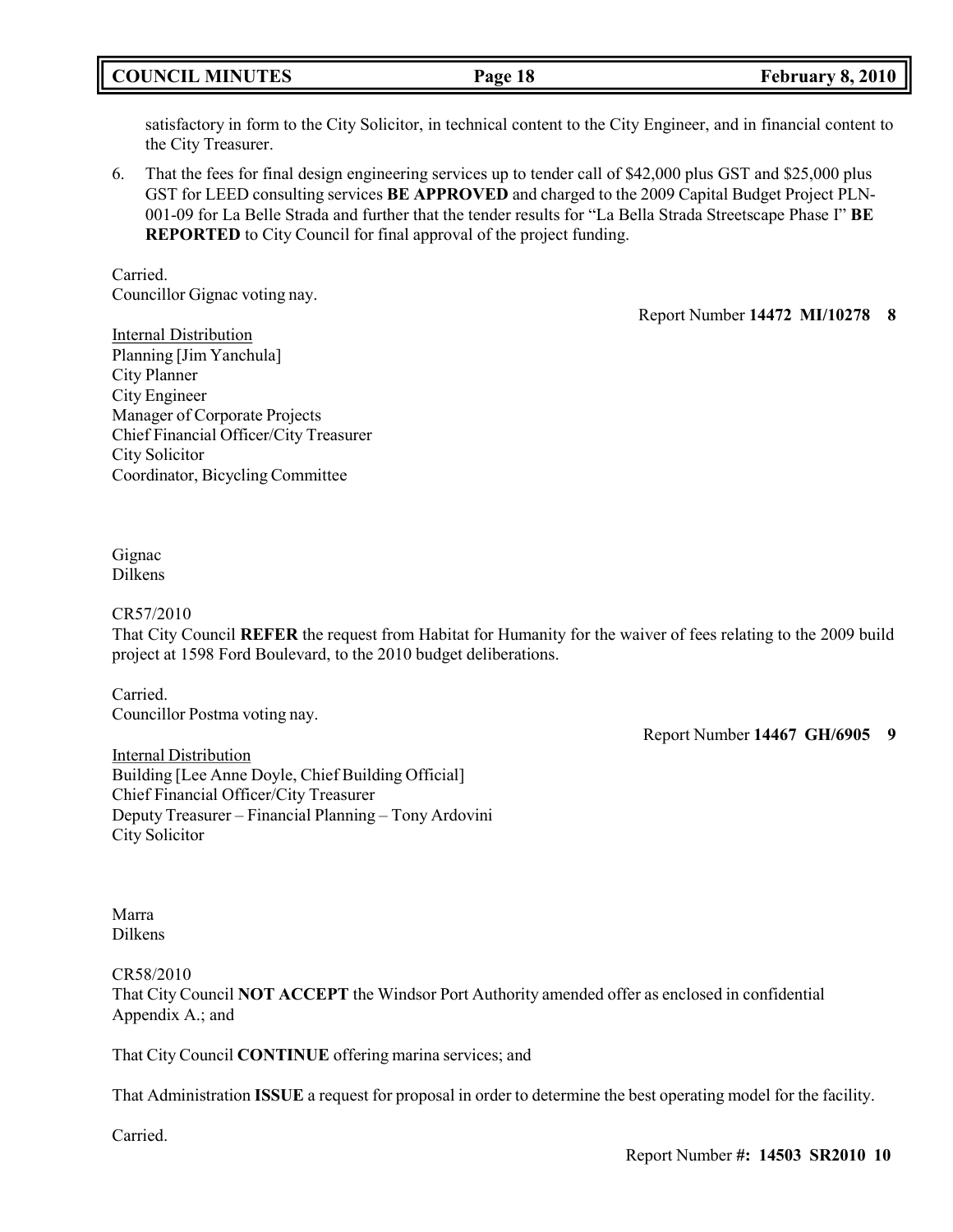# **COUNCIL MINUTES Page 19 February 8, 2010**

**Internal Distribution** Finance [Margaret Karpenko] Community Development & Health Commissioner Executive Director of Recreation Chief Financial Officer/City Treasurer City Solicitor

Dilkens Gignac

#### CR59/2010

- 1. That the Building Condition Assessment Report for 350 City Hall Square West conducted by IRC Building Sciences Group Inc. **BE RECEIVED** for information.
- 2. That Council **DIRECT** Administration to report back with a comprehensive report on space needs and options aimed at addressing those needs.

Carried.

Report Number **14114 APM/9120 C11**

Internal Distribution Corporate Facility Planning [Sergio Grando] Chief Financial Officer/City Treasurer

Brister Dilkens

CR60/2010

That the report of the Planning Advisory Committee dated February 8, 2010, respecting the Official Plan Review Report #23 (Overview of the Land Needs Analysis Report) and Official Plan Review Report #24 (Overview of the Commercial Land Use Policy Report) **BE DEFERRED** a minimum of three weeks to allow for the Consultant to be in attendance, and that once the Consultant is confirmed, that this matter be dealt with peremptory.

Carried.

Report Number **14446 ZO/8949 PAC 1**

Internal Distribution City Planner Acting Manager of Development Chief Building Official City Engineer City Solicitor Zoning Clerk - Council Services Licence Commissioner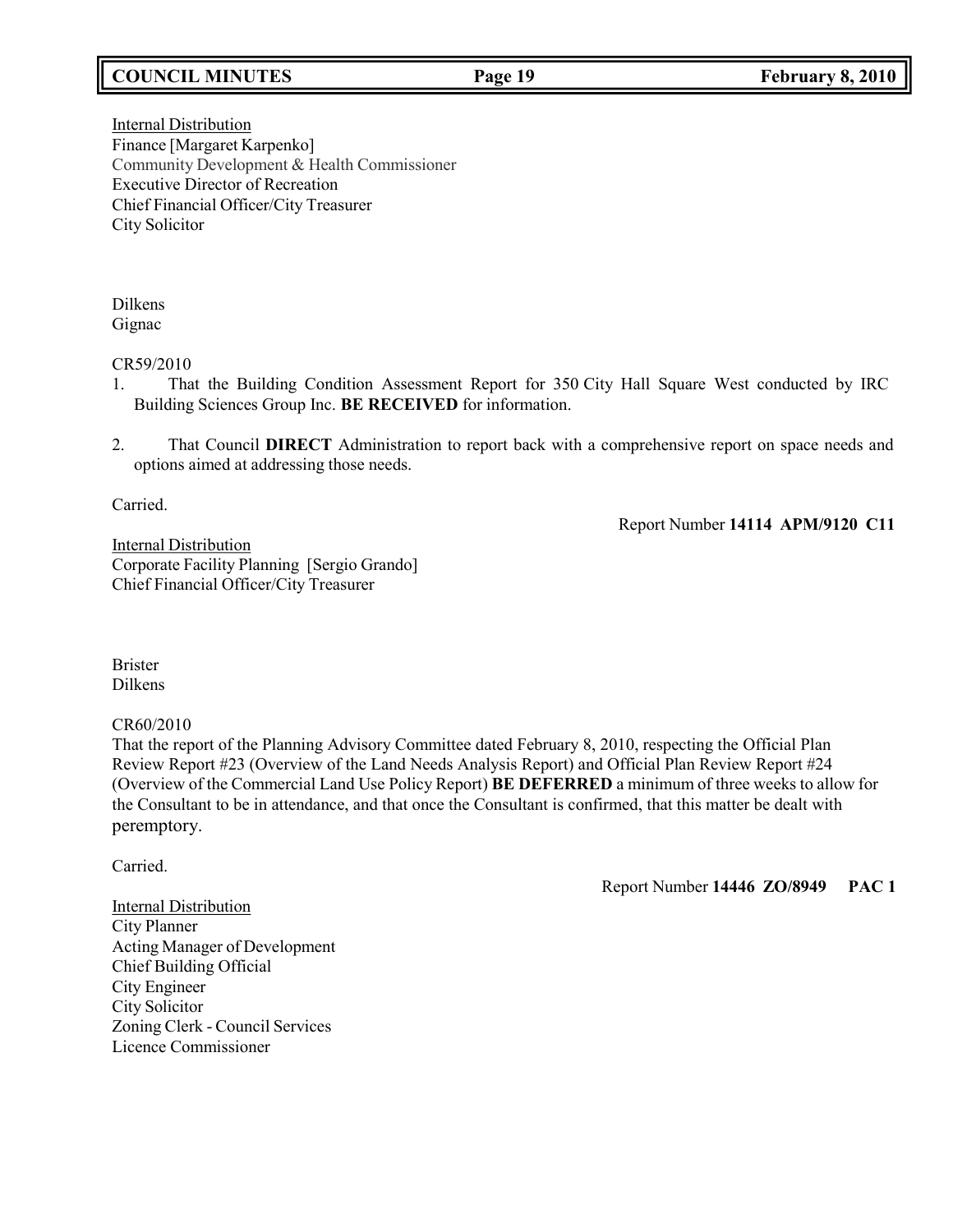# **COUNCIL MINUTES Page 20 February 8, 2010**

Postma Jones

#### CR61/2010

That an amendment to Zoning By-law 8600, requested by Granite Design Works Inc. **BE APPROVED** changing the zoning of Part of Lot 75, Concession 1, described as PIN 01199-0349 (LT), by adding a site specific provision to allow the sale and display of natural stone slabs and architectural stone products as an additional permitted use subject to the provision of a fence with a minimum height of 1.8 metres on the entire perimeter of the subject site*.*

Carried.

Report Number**14499 ZB/10474 PAC 2**

Internal Distribution City Planner Acting Manager of Development Chief Building Official City Engineer City Solicitor Zoning Clerk - Council Services Licence Commissioner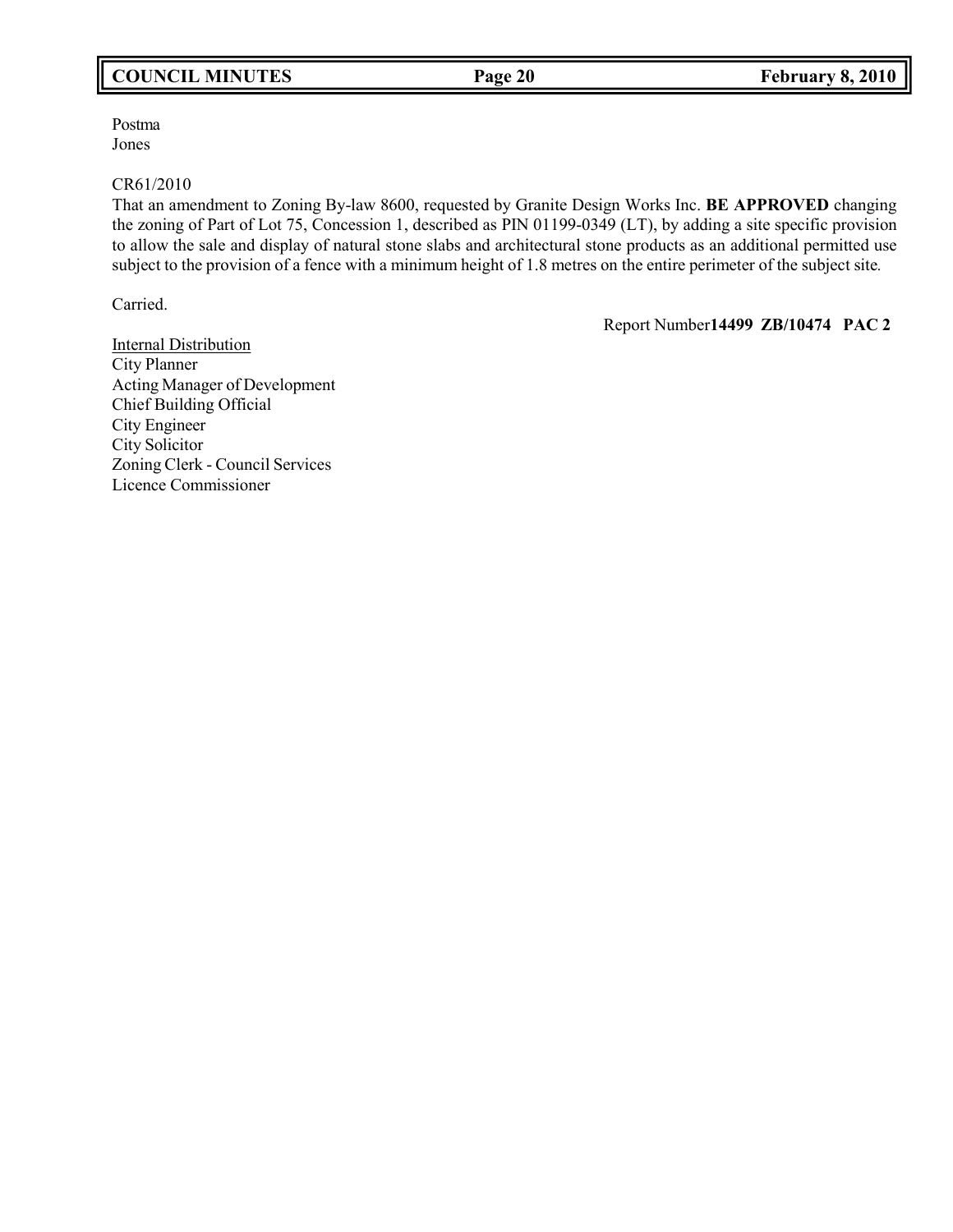|  | <b>COUNCIL MINUTES</b> |
|--|------------------------|
|--|------------------------|

**COUNCIL EXECUTE: Page 21 February 8, 2010** 

**ADOPTED** by Council at its meeting held February 8, 2010 [**M55-2010**] VC/bm

# **SPECIAL MEETING OF COUNCIL – IN CAMERA February 8, 2010**

## **Meeting called to order at: 4:00 p.m.**

## **Members in Attendance:**

Mayor E. Francis Councillor D. Brister Councillor D. Dilkens Councillor C. Postma Councillor R. Jones Councillor A. **Halberstadt** Councillor F. Valentinis Councillor B. Marra Councillor P. Hatfield Councillor J. Gignac

# **Members Absent:**

Councillor K. Lewenza

# **Also in attendance:**

- H. Reidel, Chief Administrative Officer
- M. Sonego, City Engineer
- G. Wilkki, City Solicitor
- V. Critchley, City Clerk
- O. Colucci, Chief Financial Officer
- N. Coleman, Mayor's Chief of Staff (Items 2, 3, 6 and 7)
- T. Knight, Executive Initiatives Coordinator (Items 1, 2 and 3)
- M. Munroe, Manager, Service Delivery Transformation Program (Items 1, 2 and 3)
- F. Nazzani, Manager Windsor Airport (Item 6)

# **Verbal Motion is presented by Councillor Postma, seconded by Councillor Brister,**

**to move in Camera for discussion of the following item(s), deferring Item 5:**

| <b>Subject</b>                                                       | $\vert$ – Pursuant to Municipal Act, $\vert$<br>2001, as amended |
|----------------------------------------------------------------------|------------------------------------------------------------------|
| al Matter – about an identifiable individual<br>(s)/labour relations | 239(2)(b)(d)                                                     |
| : Report enclosed under separate cover                               |                                                                  |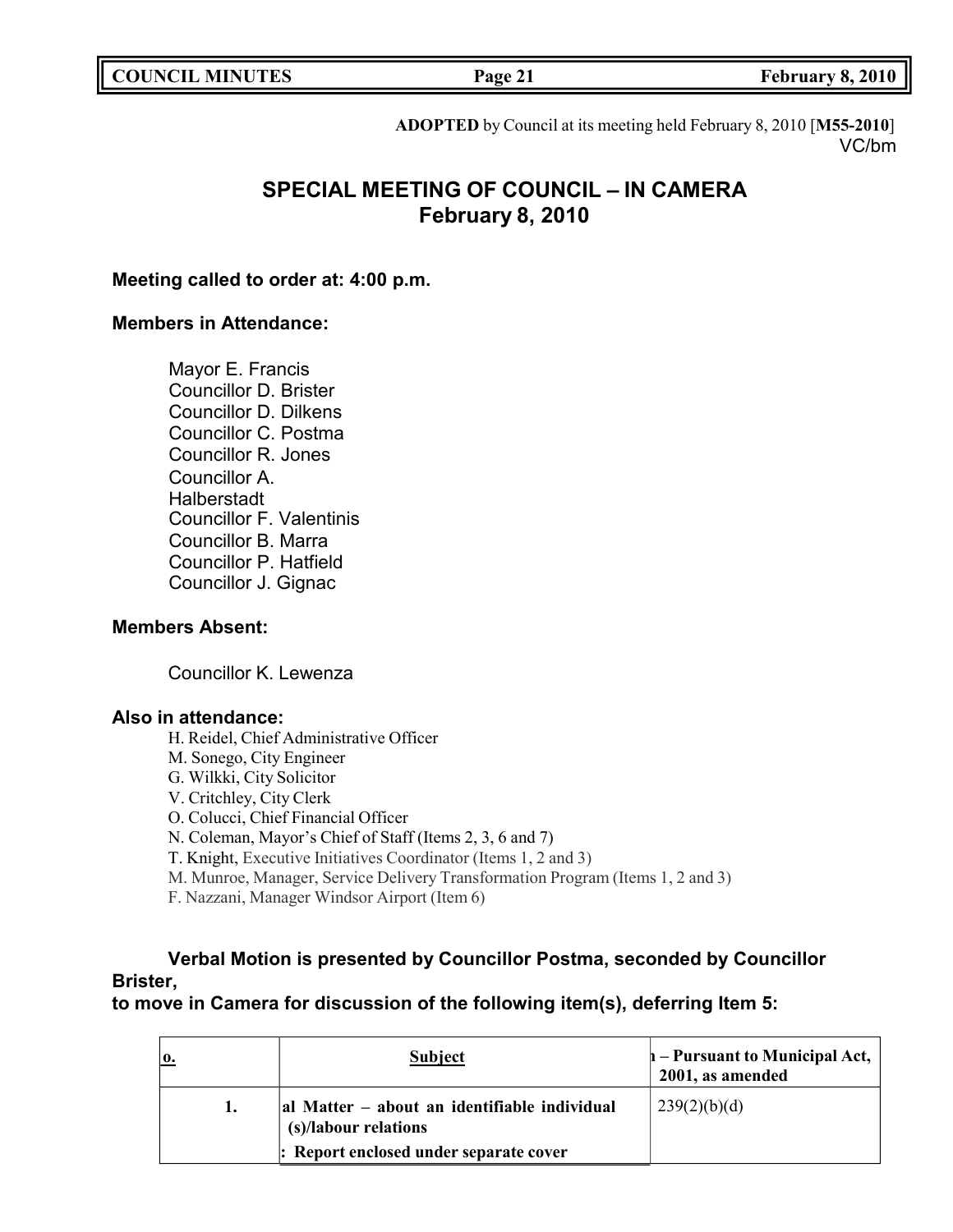| 2. al Matter – contract                                         | 239(2)(b)                      |
|-----------------------------------------------------------------|--------------------------------|
| Matter – sale of land                                           | 239(2)(c)                      |
| al matter – labour relations – contracting out                  | 239(2)(d)                      |
| al matter – about an identifiable individual –<br>verbal update | 239(2)(b)                      |
| matter – contract/agreement – verbal update                     | 239(2)(a)                      |
| t Update – update on Legal matters                              | $239(2)(a)$ , (c), (e) and (f) |

# **Motion Carried.**

# **Declarations of Pecuniary Interest:**

None declared.

**Discussion on the items of business. (Items 2, 3 and 4)**

**Councillor Dilkens leaves the meeting at 4:05 p.m., and returns at 4:10 p.m.**

**T. Knight, M. Munro and N. Coleman leave the meeting at 4:26 p.m.**

**N.Coleman returns to the meeting at 5:00 p.m.**

**Discussion on the items of business (Item 7)**

**C. Postma leaves the meeting at 5:01 p.m., and returns at 5:09 p.m.**

**Discussion on the items of business (Item 6)**

**T. Knight and M. Munro enter the meeting at 5:25 p.m.**

**Discussion on the item of business (Item 1)**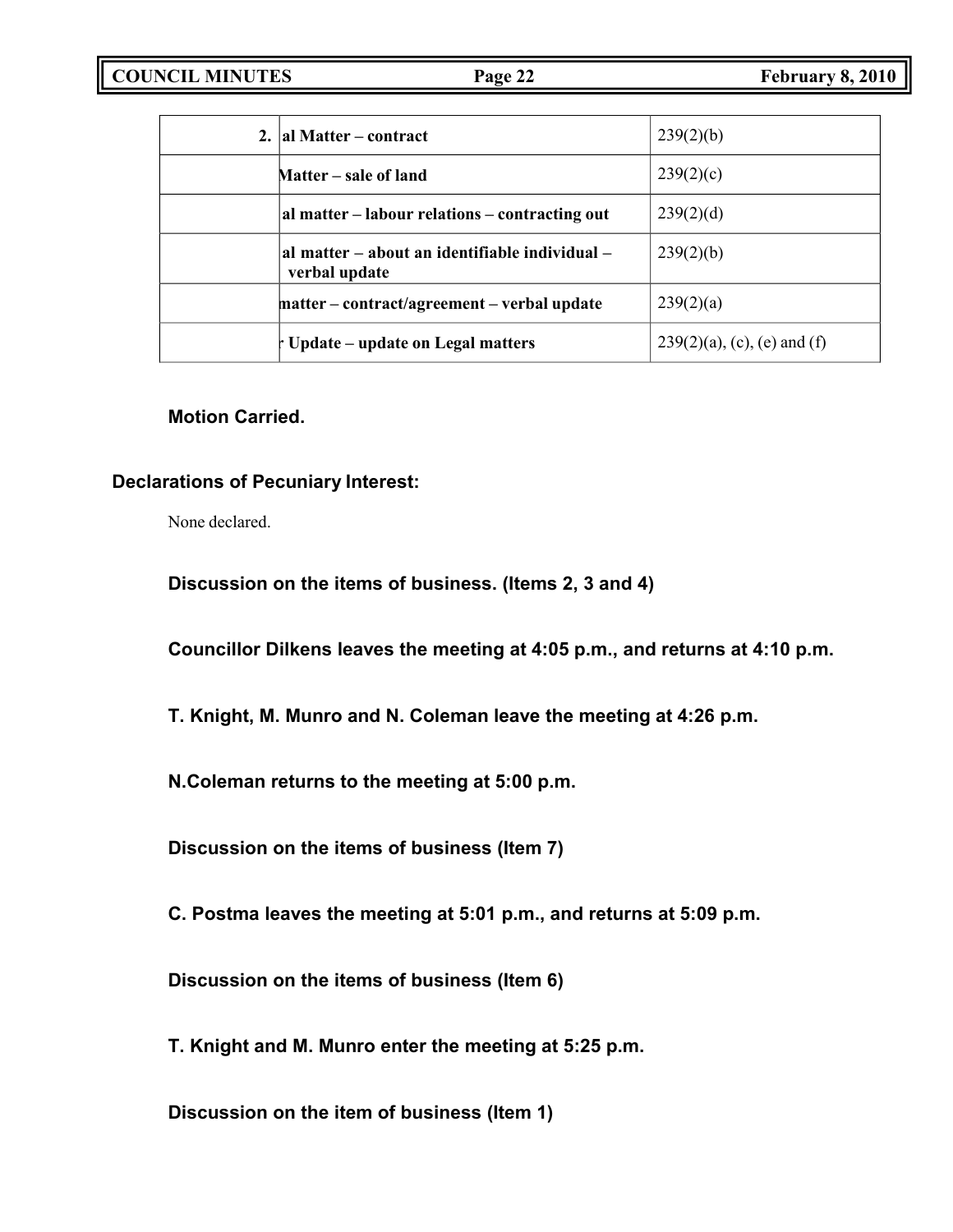**Verbal Motion is presented by Councillor Brister, seconded by Councillor Dilkens, to move back into public session.**

**Motion Carried.**

# **Moved by Councillor Jones, seconded by Councillor Brister,**

# **THAT the Clerk BE DIRECTED to transmit the recommendation(s) contained in the report(s) discussed at the In-Camera Council Meeting held February 8, 2010 directly to Council for consideration at the next Regular Meeting.**

1. That the recommendation contained in the in-camera report from the Chief Administrative Officer respecting a personal matter about an identifiable individual(s)/labour relations **BE APPROVED**, and that Administration **BE AUTHORIZED** to proceed in accordance with the verbal direction of Council.

2. That the in-camera report from the Manager of Administration, City Solicitor, and Chief Financial Officer and City Treasurer respecting a personal matter - contract **BE RECEIVED** and that Administration **PROCEED** on the verbal direction of Council**.**

# **Councillor Dilkens is absent for the vote.**

3. That the in-camera report from the Senior Property Agent, City Solicitor and City Planner respecting a property matter – sale of land **BE RECEIVED** and that Administration **PROCEED** on the verbal direction of Council**.**

# **Councillors Marra, Valentinis and Dilkens opposed.**

4. That the in-camera report from the City Engineer, City Solicitor and Chief Financial Office and City Treasurer respecting labour relations – contracting out **BE RECEIVED** and that Administration **PROCEED** on the verbal direction of Council.

# **Councillor Jones opposed.**

5. That the confidential verbal report respecting a personal matter about an identifiable individual **BE DEFERRED**.

6. That the confidential verbal report respecting a legal matter – contract/agreement **BE RECEIVED FOR INFORMATION**, and that the Mayor **BE AUTHORIZED** to proceed in accordance with the verbal direction of Council.

# **Councillor Halberstadt opposed.**

7. That the verbal update respecting the border issue **BE RECEIVED FOR INFORMATION** and that Administration **PROCEED** on the verbal direction of Council.

# **Motion Carried.**

**Moved by Councillor Jones, seconded by Councillor Brister, That the special meeting of council held February 8, 2010 BE ADJOURNED. (Time: 6:33 p.m.) Motion Carried.**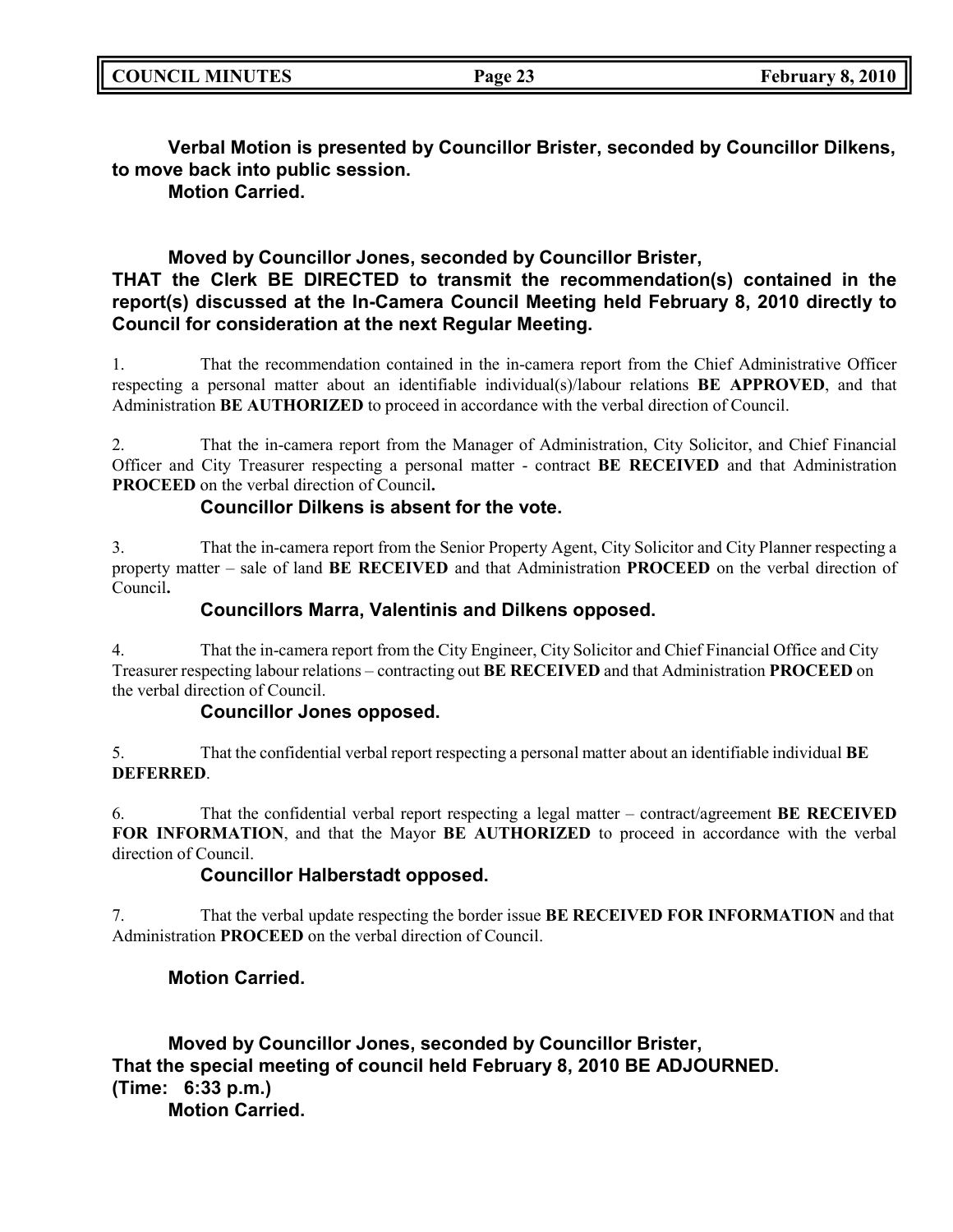| <b>COUNCIL MINUTES</b> |  |
|------------------------|--|
|------------------------|--|

**COUNCIL EXECUTE: Page 24 February 8, 2010** 

**ADOPTED** by Council at its meeting held February 8, 2010 [**M56-2010**] RB/ Windsor, Ontario, February 8, 2010

# **REPORT NO. 26** of the **INTERNATIONAL RELATIONS COMMITTEE of it's meeting held January 27, 2010**

Present:

Councillor D. Dilkens, Chairperson Councillor R. Jones F. Simpson J. Barycki M. Lefebrve

Your Committee submits the following recommendations:

1. That the invitation to Mayor E. Francis for an Official Delegation to attend the  $10<sup>th</sup>$ Anniversary of the Lublin – Windsor Twin City Partnership in Lublin, Poland from June 4<sup>th</sup> through 8<sup>th</sup>, 2010 **BE ACCEPTED** and further, that an Official Delegation **BE REPRESENTED** by the Mayor or his designate and three other appointed delegates.

2. That the International Relations Committee **RECEIVE** and **HOST** an Official Delegation from Changchun, China on March 30, 2010.

 $\setminus$ 

**CHAIRPERSON** 

**SECRETARY**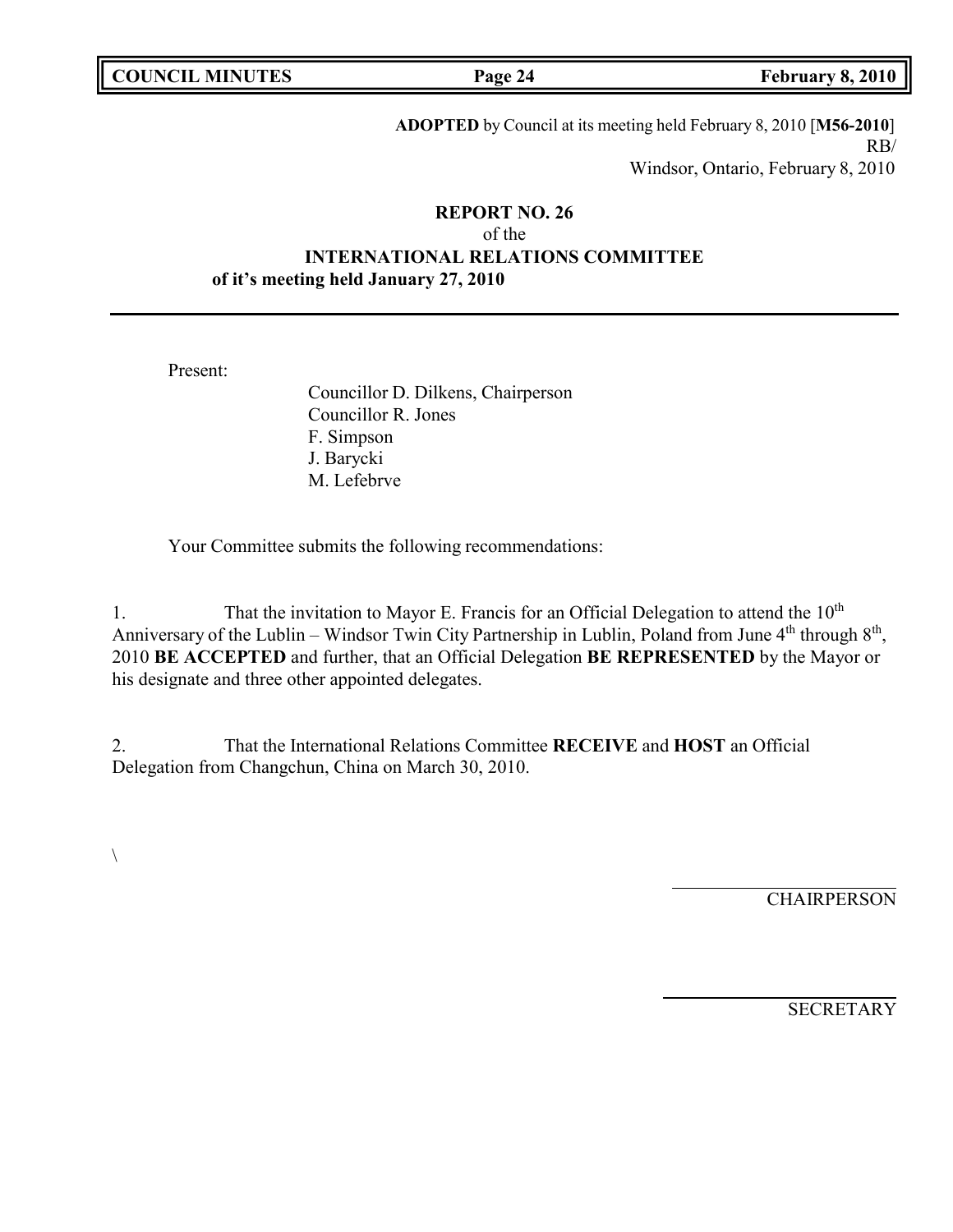**ADOPTED** by Council at its meeting held February 8, 2010 [**M57-2010**] MLM/ Windsor, Ontario February 8, 2010

# REPORT NO. 275 of the Windsor Heritage Committee at its meeting held January 13, 2010 5:30 o'clock p.m. Meeting Room 407, 400 City Hall Square East

**Present:** Robin Easterbrook, Acting Chair Councillor Percy Hatfield Tony Amato Andrew Foot Simon Chamely Janis Marchand Jeffrey Mellow Noreen Slack

Your Committee submits the following recommendation:

(i) That the name of the Council-approved list of heritage properties, including Designated, Listed and Heritage Conservation District, **BE CHANGED** from "Windsor Heritage Properties Inventory (WHPI)" to "Windsor Municipal Heritage Register" in current documents, including the Official Plan.

(ii) That the following properties of cultural heritage value or interest be added to the Windsor Municipal Heritage Register:

- 525 Argyle Road– Hiram Walker Warehouse (now Brewery), circa 1930, Walkerville
- 503 Askin Avenue– Possibly Askin homestead, moved, circa 1850, Sandwich
- 180 Cabana Road West Tudor Revival Show Home 1928 South Windsor
- 350 City Hall Square West City Hall Building only Architect Sheppard & Masson 1957 – core
- 749 Felix Avenue J. L. Forster Collegiate Institute/General Byng Architect Andrew Johnston Riddell – 1922 – Sandwich
- 242 Lauzon Road former Riverside Town Hall 1921 Riverside
- 3557 Melbourne Road Marlborough School cast details Architect Nichols, Sheppard & Masson – 1929 – Sandwich
- 3222 Peter Street House with coloured glass porch circa 1900 Sandwich
- 3381 Peter Street Terrace, original balcony circa 1918 Sandwich
- 3385-91 Peter Street Terrace, for Robinet Brick workers, circa 1918 Sandwich
- 7880 Riverside Drive East Abar's/Roadhouse Tavern 1890 Riverside
- 74 Shepherd Street West Ste. Claire Apartments / Italianate circa 1926 Core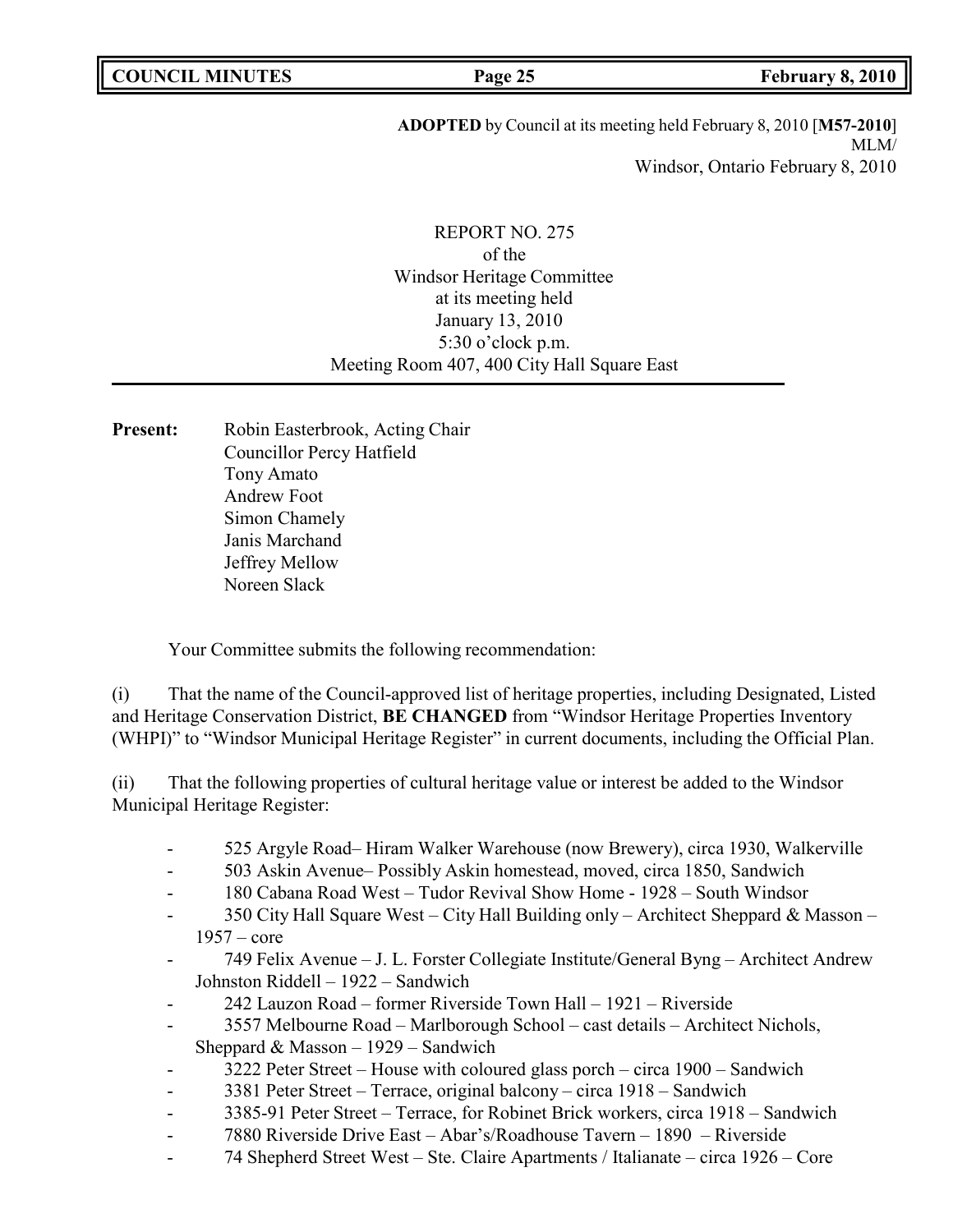- 375 Watkins Street Homer Watkins House/Black History 1917 Sandwich
- 101 Wyandotte Street West Moderne Commercial/Architect J. C. Pennington 1940 Core

and further, that the following properties BE REMOVED from the Windsor Municipal Heritage Register:

- 839 Assumption circa 1906 modified Victorian Vernacular House Core
- 3442 Riverside Drive East 1908 modified John Stodgell House Ford City
- Various Sites Sandwich Street Sidewalk Slabs Sandwich

ACTING CHAIR

COUNCIL COMMITTEE COORDINATOR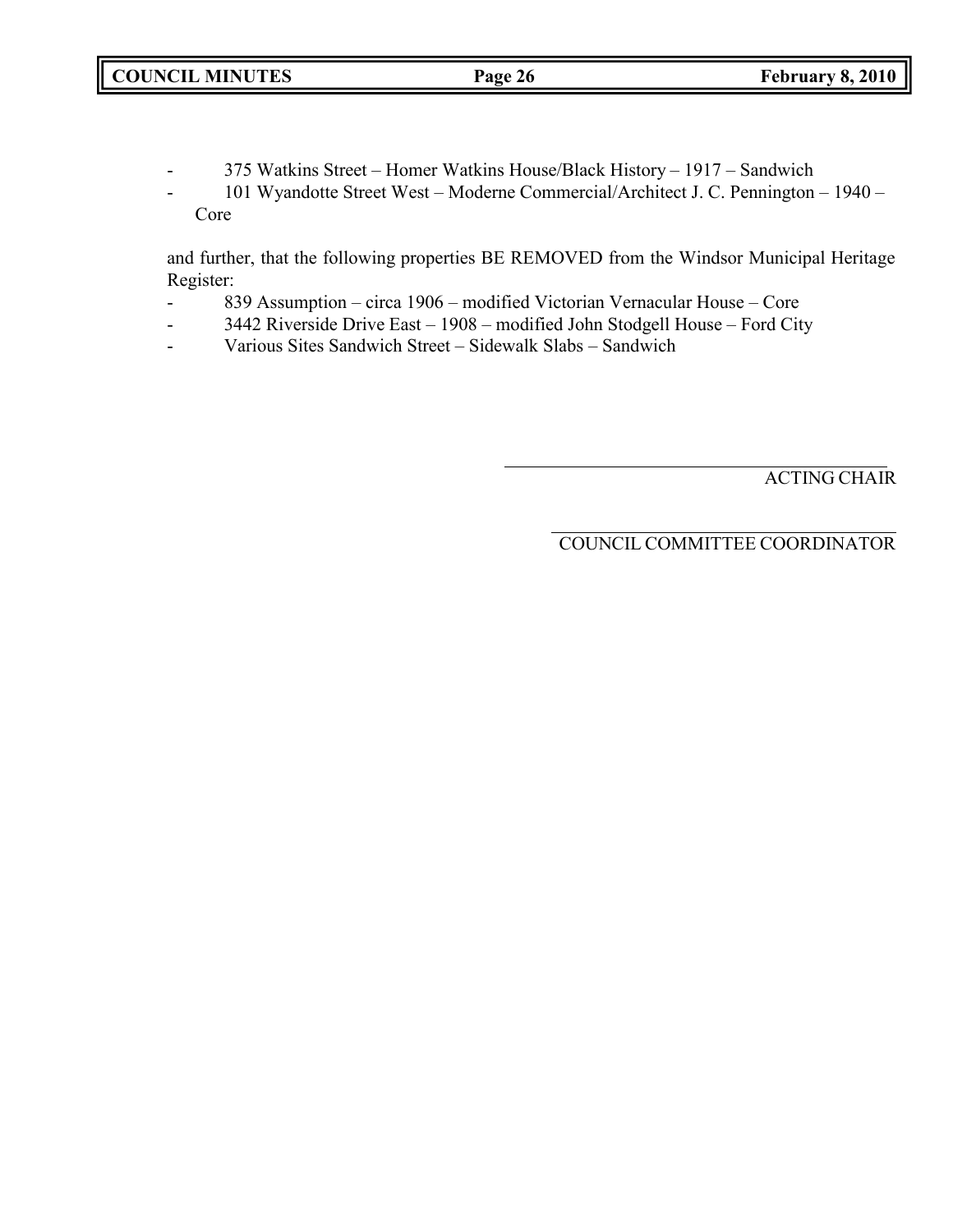# **ADOPTED** by Council at its meeting held February 8, 2010 [**M60-2010**] **DEFERRED** by Council to the February 8, 2010 meeting of Council [**M43-2010**] MLM/ Windsor, Ontario February 8, 2010

# REPORT NO. 274 of the Windsor Heritage Committee at its meeting held on January 13, 2010

**Present:** Robin Easterbrook, Chair Andrew Foot, Vice-Chair Tony Amato Simon Chamely Paul V. DeMarco Janis Marchand Jeffrey Mellow Noreen Slack

# **Your Committee submits the following recommendation**:

That the request by the Greater Essex County District School Board (GECDSB) for grants from the Community Heritage Fund and the Built Heritage Fund, for the rehabilitation of John Campbell School, at 1255 Tecumseh Road East, **BE APPROVED** as follows, with payment upon determination by the Chief Building Official that the work of specified items is completed, and subject to a Heritage Conservation Easement to be donated to the City:

# *Community Heritage Fund, \$350,000*

- Lobby area: reinstate/refinish all woodwork, doors, marble, etc.
- Structural remediation: foundation repairs, window lintel repairs, repairs to concrete beams above windows
- Gymnasium: clean and reinstate stone elements, refinish stage
- Music room second floor: reinstate skylight, reinstate glass and wood frame ceiling to skylight, refinish all woodwork including floor
- Entrance to kindergarten: refinish all woodwork, repair and repoint brickwork on entrance

### *Built Heritage Fund, \$50,000*

- First floor heritage classroom: refinish hardwood floor, plaster patching, refinish trim and millwork, rewire original fixtures, ceiling revisions to accommodate sprinkler system
- Patch and match terrazzo flooring in hallways and stairwells